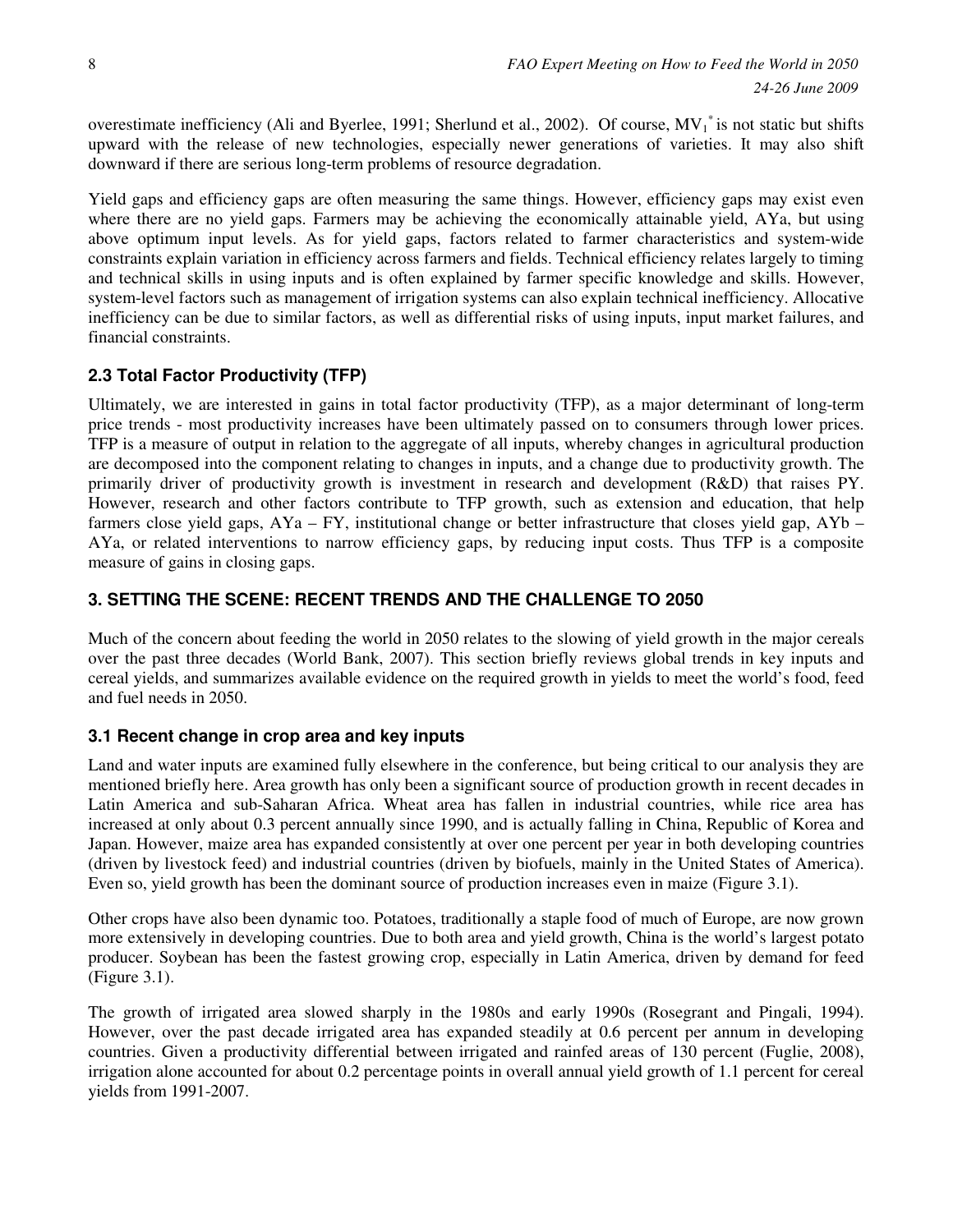*Can technology deliver on the yield challenge to 2050?* 9 *Fischer* et al.

 $\overline{a}$ 



**Figure 3.1: Contribution of area and yield to production growth, 1991-2007** 

Increased use of fertilizer has been a major factor explaining perhaps one third to one half of yield growth in developing countries since the Green Revolution (Bruinsma, 2003; Heisey, 2007). Developing countries now account for 68 percent of total fertilizer use. Its use has continued to increase by 3.6 percent per year over the past decade, which would still account for a significant share of yield growth.<sup>4</sup> Using a measure of agricultural area standardized for land quality (Fuglie, 2008), fertilizer use per irrigated-equivalent hectare is also now higher in developing countries than in industrial countries (Figure  $3.2$ ).<sup>5</sup> Globally, fertilizer use has plateaued due to a decline in fertilizer use in industrial countries, and a dramatic fall in the countries of the former Soviet Union after those countries moved toward a market economy.

Within developing country regions, the increase in fertilizer use has been surprisingly consistent across most regions. Asia still has the highest and the fastest increase, but fertilizer use intensity is comparable in Latin America and the Middle East/North Africa too. However, fertilizer use per ha in sub-Saharan Africa is abysmally low for reasons such as high prices and poor markets that have been well documented (Morris et al., 2007). Low fertilizer use explains a large part of the lagging productivity growth in that region.



**Figure 3.2: Trends in Fertilizer Use (kg total nutrients per irrigated equivalent ha) by global region, and by developing region (1961-2006)**

Source: FAOSTAT, N+P2O5+ K2O. Irrigated-equivalent area is computed following Fuglie (2008) based on a weighting of the relative productivity of rainfed, irrigated and pasture lands.

<sup>&</sup>lt;sup>4</sup> With average rates of fertilizer use on cereals in developing countries of at least 100 kg nutrients per ha (Box 1), current growth in fertilizer use and grain to nutrient response of 5:1 would add 18 kg/ha additional yield annually, or 0.6 percent.

<sup>5</sup> The quality adjusted agricultural area, weights land quality by irrigated, rainfed, and pasture, based on relative productivity, to arrive at a rainfed equivalent area (Fuglie, 2008).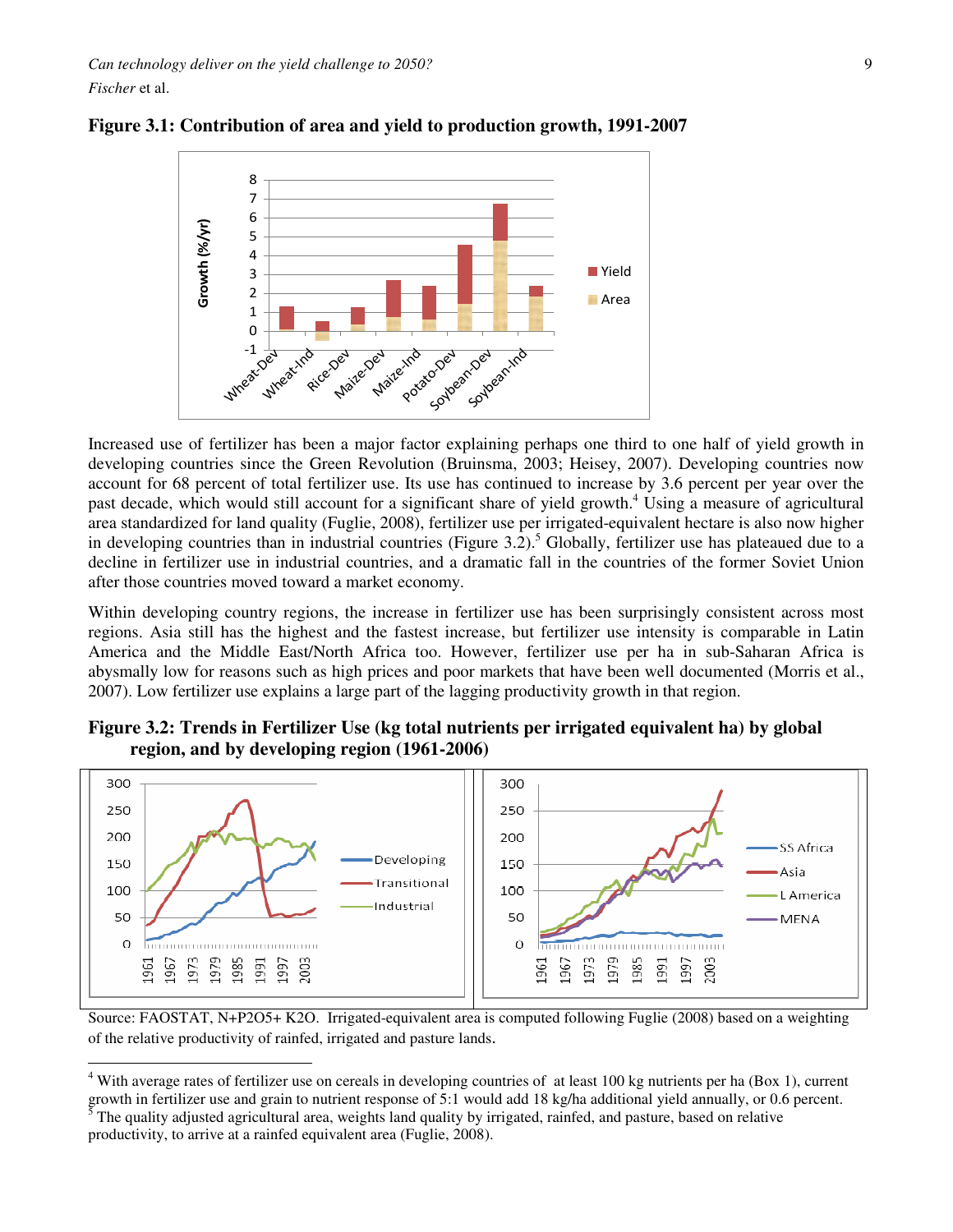### **Box 3.1: Fertilizer Use on Cereals**

Wheat, rice, and maize account for about half of all fertilizer consumed globally. Data on fertilizer use for some countries for some years is provided in Table 3.1. The very high rates in some countries such as China suggest little scope for further intensification, and huge scope for improved efficiency. Indeed environmental pressures are likely to lead to pressure to reduce fertilizer use in many countries in Asia.

| Table 3.2: Estimated fertilizer use (kg total nutrients/ha and kg N/ha) for wheat, rice and |  |  |
|---------------------------------------------------------------------------------------------|--|--|
| maize, selected countries, 2006                                                             |  |  |

|                          |       | Total nutrients (kg/ha) |              | Nitrogen (kg/ha) |      |              |  |
|--------------------------|-------|-------------------------|--------------|------------------|------|--------------|--|
|                          | Wheat | <b>Rice</b>             | <b>Maize</b> | Wheat            | Rice | <b>Maize</b> |  |
| Bangladesh               |       | 140                     |              |                  | 100  |              |  |
| China                    | 296   | 310                     | 213          | 197              | 192  | 180          |  |
| India                    | 164   | 160                     | 67           | 117              | 106  | 45           |  |
| Indonesia                |       | 108                     | 146          |                  | 93   | 109          |  |
| Pakistan                 | 182   | 190                     | 161          | 140              | 146  | 123          |  |
| Philippines              |       | 53                      | 47           |                  | 46   | 39           |  |
| Iran                     | 118   |                         |              | 84               |      |              |  |
| Argentina                | 77    |                         | 79           | 44               |      | 46           |  |
| <b>Brazil</b>            | 101   | $\overline{95}$         | 127          | 40               | 29   | 49           |  |
| United States of America | 129   | 250                     | 269          | 86               |      | 152          |  |
| $EU-15$                  | 186   |                         | 373          | 135              |      | 227          |  |
| Poland                   | 142   |                         |              | 90               |      |              |  |
| Sub-Saharan Africa       |       | 10                      | 38           |                  |      |              |  |
| World                    | 128   | 155                     | 153          | 87               | 101  | 98           |  |

Growth through intensification of fertilizer and irrigation use is no longer important in industrial countries. In addition, fertilizer use and irrigation are already high in some Asian countries, especially China, so that their future contribution to yield growth will be modest at best (Box 3.1). However, there are still major regions of the developing world, especially sub-Saharan Africa, where input intensification is at an early stage. Also Russia, Ukraine and other transitional countries are already reversing the collapse of input use, providing scope for more rapid yield growth in the future.

# **3.2 Recent yield progress (FY)**

Over the past five decades, global cereal yields have grown linearly at a constant rate of 43 kg/ha annually and with very low variability around the trend (Figure 3.3). However, this is a sharp departure from relatively stagnant yields in earlier periods (Figure 3.3). Note that linear growth in Figure 3.3 implies declining exponential growth—from 3.2 percent per year in 1960 to 1.5 percent in 2000. Projecting the same linear trend to 2050 would deliver only 0.8 percent per year growth then.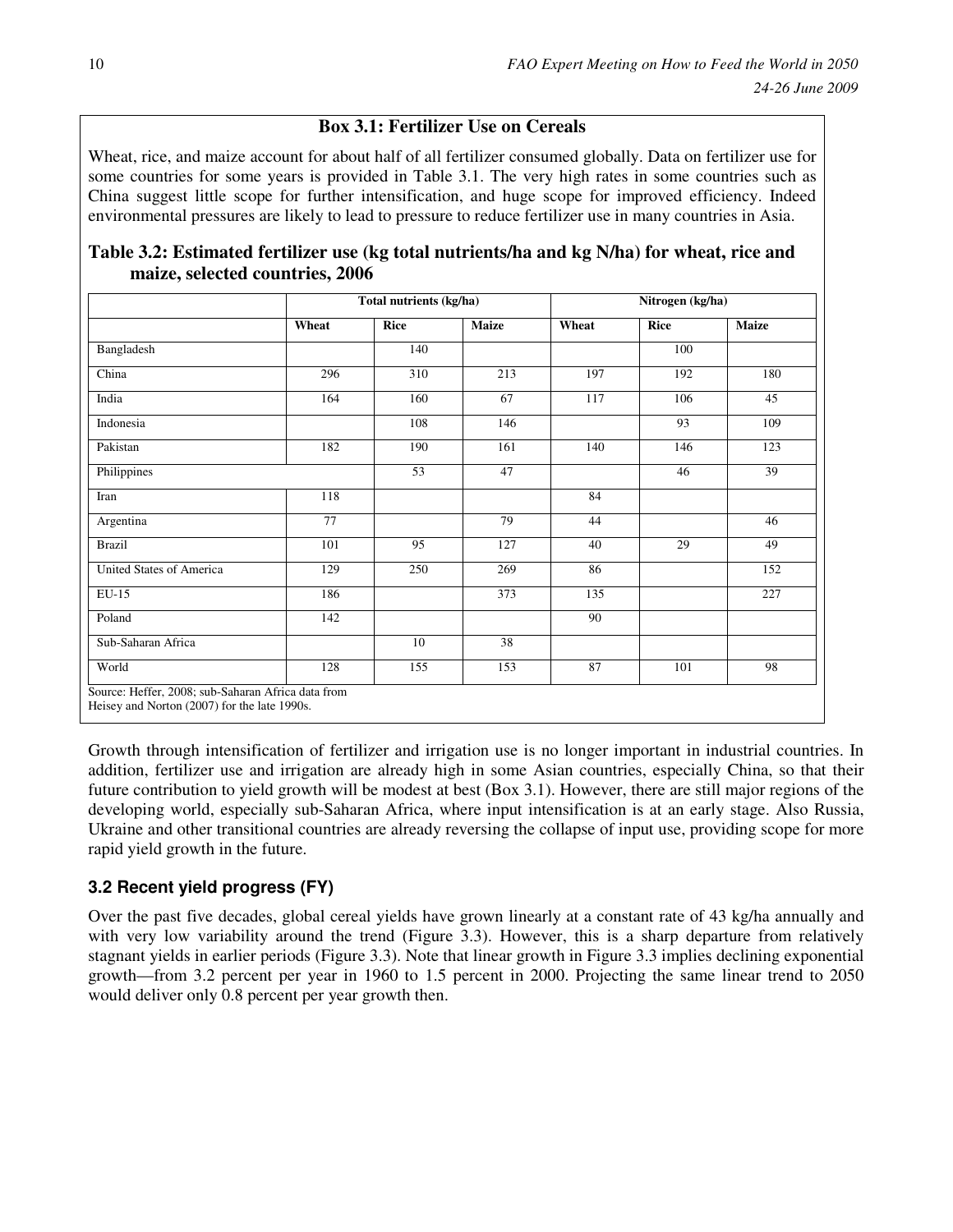$= 0.043x - 84.06$  $R^2 = 0.990$ 

Yield (t/ha)

Vield (t/ha)



6

5  $\overline{A}$ 

3

 $\overline{2}$ 

 $\mathbf{1}$ 

 $\Omega$ 

885 895 ğ

 $\tilde{S}$  $\frac{5}{9}$  $\frac{5}{9}$ 55<br>0

 $\frac{1}{5}$ 

**Figure 3.3: Long-term trends in cereal yields globally (left panel), and wheat yields in selected** 

Source: FAOSTAT. Wheat yields updated from Pardey et al. (2007).

1960 1970 1980 1990 2000 2010 2020 2030 2040 2050

The aggregate global picture disguises important differences by region and crop. Developing countries experienced a sharp increase in yield growth with the Green Revolution and then a sharp drop off. The ten-year moving average growth rates for wheat and rice in developing countries has declined from the mid-1980s to about one percent annually in the most recent decade (Figure 3.4). Yield growth of wheat in industrial countries has also slowed and in the most recent decade fell to zero. The trends for maize, although showing some decline in growth rates in both developed and developing countries, are not nearly so pronounced.

At the regional level, Latin America has had the best yield performance for all cereals since 1991, averaging 2.5 percent annually. The lowest have been sub-Saharan Africa and surprisingly East and Southeast Asia, each around 1.2-1.3 percent annually. In one sense, there is some good news in both—sub-Saharan Africa has had a sustained period of modest yield growth from a very low base, and East and Southeast Asia have already have high yields of 4.8 t/ha so even this modest growth rate represents an achievement.





Note: Growth rates estimated by log linear trend regression. Year refers to the mid year of the decade. Source: Computed from FAOSTAT

There is also evidence of a slowdown in absolute yield growth for rice and wheat. We therefore tested the coefficient, c, of the quadratic term of absolute yield trends by fitting the equation,  $y = a + bt + ct^2$ , where y is national average yield, and t is year. To reduce the impact of the Green Revolution, the period analyzed was from 1980 to 2007 after modern varieties were widely adopted. The results indicate a clear slowing of the rate of

France

China

**India** 

965

975

ōö<br>O

Argentina

ŪŚ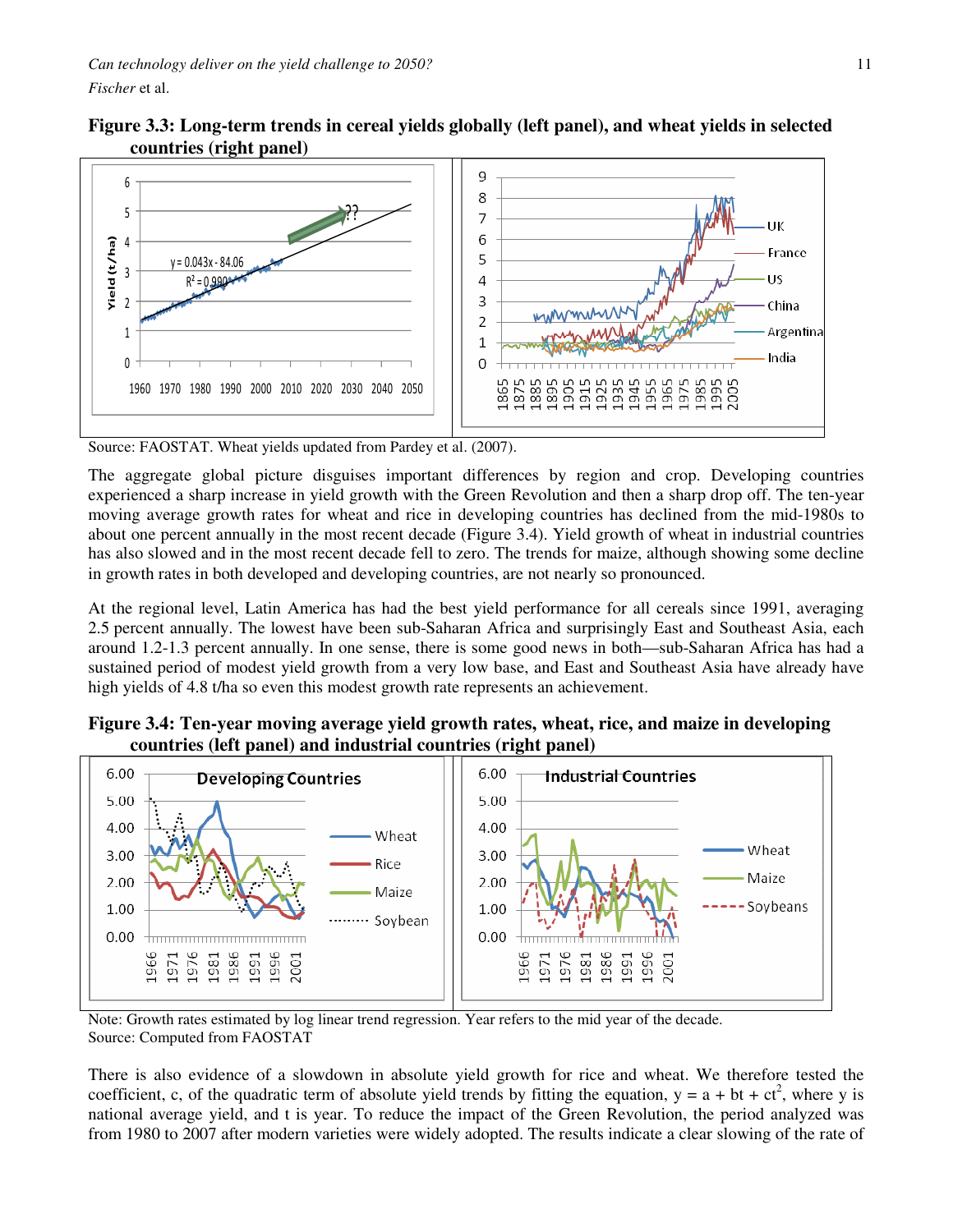absolute yield gains in rice and wheat. In the case of wheat, this pattern prevails in most regions, and no region shows an accelerating trend. For rice the declining trend is very evident in South and Southeast Asia and South Asia, but Latin America shows an increasing rate of gain.

Again, the results for maize are different showing a linear trend at the global level, and an *accelerating* trend (positive and significant coefficient c) in the developing world. Both South Asia and Latin America show accelerating trends in absolute gains, while only Western Europe shows a declining trend.

In sum, the close linear trend in yield growth at the global level hides considerable heterogeneity in performance by crop and region. Maize has been most dynamic, and among regions, Latin America has been the star, partly because maize is the most important grain in the region. As well as exponential growth rates, looking at absolute growth aids the interpretation of trends.

### **3.3 Scenarios to 2050 and the future yield challenge**

Against this background, what rate of yield growth is needed to meet world food needs of the 9.2 billion people that is the projected world population in 2050? Studies by Rosegrant *et al.* (2008) at the International Food Policy Research Institute (IFPRI) and Tweeten and Thompson (2009) provide recent analyses of this challenge.

Global demand and supply prospects will be examined in some depth elsewhere in this conference. Demand for grains is largely determined by population and income growth, with the recent addition of demand for biofuels. At a global level per capita demand for cereals for food is projected to fall in all regions except sub-Saharan Africa as increasingly affluent consumers diversify diets to higher value products, including livestock products. Livestock in turn drive demand for feed grain, especially maize. In addition, maize and to a small extent wheat are used as feedstocks for biofuels. IFPRI projects that this demand for grain for biofuels will continue to increase to 2020-25 before leveling off as second generation technologies based on biomass conversion become available (Rosegrant et al., 2008). Still, by 2020 industrial countries will consume about 150 kg/capita of mostly maize for biofuels, similar to today's per capita consumption of cereals for food in developing countries!

Tweeten and Thompson (2008) provide a simple analysis of what might happen by 2050 with linear growth in yields of major product groups, including cereals. They project an increase in cereal supply of 71 percent over 2000, or a total increase of 1.4 billion t. This derives from projecting the linear annual yield growth of 43 kg/ha suggested in Figure 3.3 over the whole period (1.4 percent growth exponential initially becomes 1.07 percent over the whole period).<sup>6</sup> Their middle estimate of demand growth give an increase of 79 percent by 2050 (1.17 percent exponential over whole period, world population of 9.1 billion in 2050). Thus there will be a projected supply deficit in relation to demand, that implies an increase in weighted real agricultural prices of 44 percent by 2050 to "clear the market".

Using mid-range (baseline) estimates of population (again 9.2 billion by 2050) and income growth, and biofuel demands, Rosegrant et al. (2008) project an overall increase in cereal demand of 1.048 billion t (56 percent) in 2050 from a 2000 base. That implies an average growth of 0.9 percent over the period, but they see demand growth declining from 1.4 percent in the first 25 years to 0.4 percent in the second. Fully 41 percent of this increase is for feed, especially in developing countries. As a result, maize accounts for 45 percent of the increase in cereal demand, wheat for 26 percent, and rice for only 8 percent.

On the supply side, Rosegrant et al (2008) see land and water become increasingly constraining. Area devoted to cereals declines globally by 28 m ha, as loss of crop land and crop diversification in industrial countries and in Asia cancels area expansion in Latin America and sub-Saharan Africa. Water available for agriculture also hardly increases due to competition from non-farm sectors, declining groundwater tables in the bread baskets of India and China, and likely higher energy costs for irrigation (Molden, 2007; Tweeten and Thompson, 2009). Some 60 percent of global cereal production is now from irrigated areas, and with competition within those areas

 $\overline{a}$ 

<sup>&</sup>lt;sup>6</sup> Tweeten and Thompson assume no change in area, so yield growth is equal to production growth.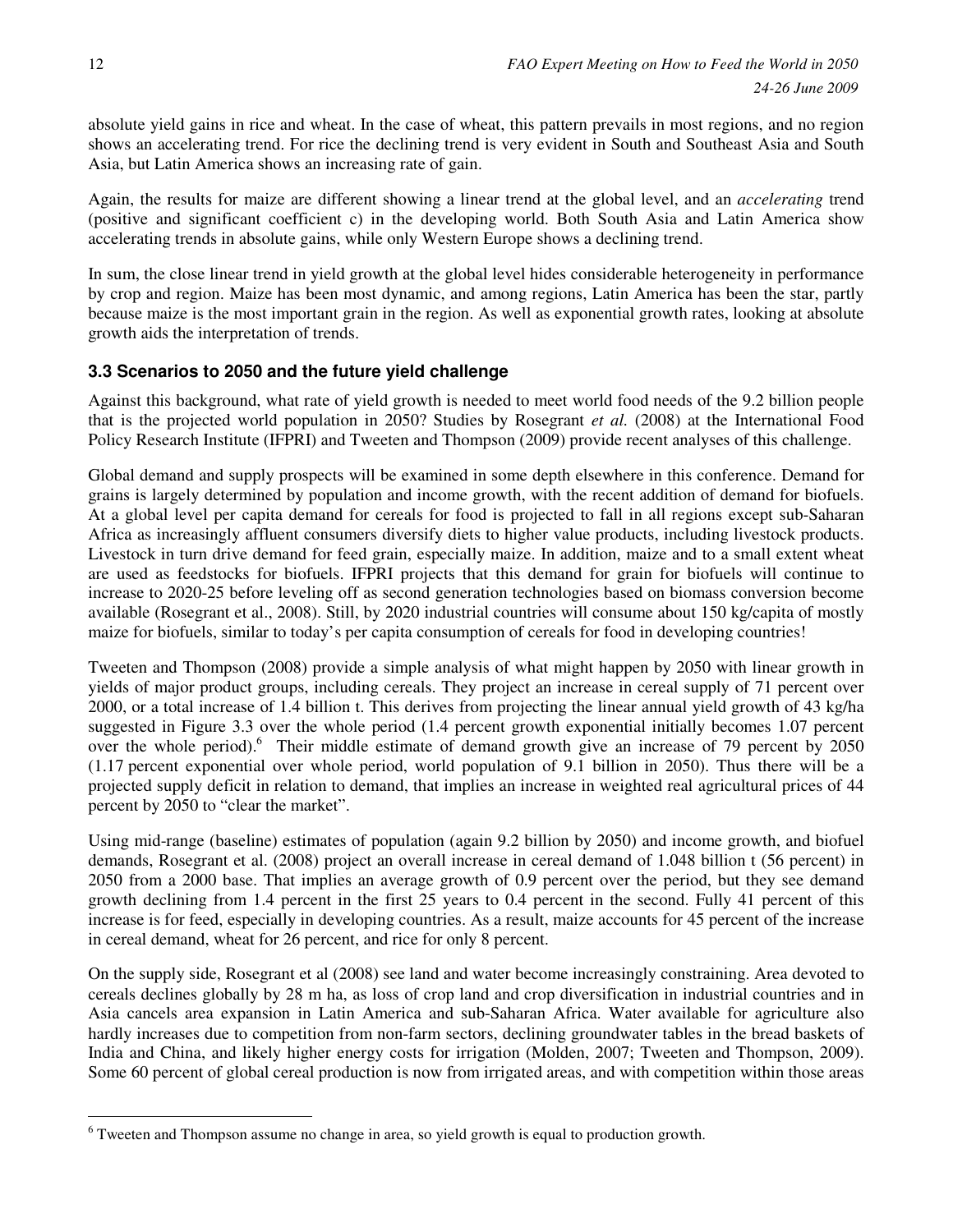*Can technology deliver on the yield challenge to 2050?* 13

#### *Fischer* et al.

for higher value production, projected irrigated area for cereals falls. Maize is the only cereal expected to show modest area expansion.

The IFPRI projections also take account of climate change. However, climate change in the medium projection of the IPCC is not expected to have a significant effect on global yields by 2050 (IPCC, 2007), since yield gains in some regions (mostly temperate) balance losses in other regions (mostly tropical). The impacts of climate change will be addressed in more depth elsewhere in this conference.

The IFPRI yield projections are based on the FAO expert opinions disaggregated by country and agro-ecological zone (Bruinsma, 2003). Overall yield growth in the baseline projection for cereals is 1.0 percent per annum. Averaged for irrigated and rainfed production, the gains are 1.0 percent for wheat, 0.7 percent for rice, and 0.9 percent for maize. FAO projections for 2030 are quite similar (Bruinsma, 2003).

The global average annual absolute rate of yield gain in the Rosegrant *et al*. (2008) projections is 37 kg/ha, 14 percent lower than the linear projection of past performance used by Tweeten and Thompson (2008). Given lower yield growth, the IFPRI baseline projects higher real price increases—91 percent for wheat, 60 percent for rice and 97 percent for maize from a 2000 base. Besides, developing countries will increasingly depend on imports of cereals (and oilseeds) from industrial countries, Eastern Europe (including Russia), and Brazil and Argentina.

Projections are only just that, and the overall results are quite sensitive to the assumptions. In particular, Rosegrant *et al*. show that with a 13 percent increase in public investment over the baseline, especially in R&D, producing a 0.4 percentage point increase in annual yield growth to 1.43 percent, world grain prices would resume their downward trend characteristic of much of the past century and could almost halve the number of malnourished children by 2050. By contrast, a 0.4 percentage point lower yield growth (to 0.61 percent) would lead to a more than doubling of real cereal prices, to around \$600/t (US2000 dollars) and stagnation in the number of malnourished.

These studies have two major implications for our analysis of future yield perspectives. First, a continuous linear increase in yields at a global level following the pattern established over the past five decades will not be sufficient to meet food, feed, and fuel needs—that is, future demands at today's real prices or lower. The world will need to do better in the next forty years. Second, the outcome is quite sensitive to yield projections. An increase of 0.4 percent percentage points can reverse price trends. While this sounds like a relatively modest goal, they are exponential growth estimates, and require an increase in current absolute yield growth rate of more than one third. This cannot be taken for granted, especially since aggregate growth rates in both percentage and absolute terms are as we have seen clearly in a declining phase (except for maize) and input growth may make a much smaller contribution than in the recent past.

### **4. SOURCES OF YIELD GAINS IN THE BREADBASKETS**

This section reviews recent progress in different measures of yields through a series of case studies in some of the major breadbaskets of the world. The full details of the case studies are reported elsewhere (Fischer et al., forthcoming) and only summary statistics are provided here.

The case studies indicate the depth of analysis which is necessary if we are to understand what is happening currently to crop yield on the farm (FY), which in turn is driven (i) by progress in potential yield (PY) arising from new agronomy and increasingly from new varieties, and (ii) by the adoption of these new technologies which narrows the gap between FY and PY (expressed here as a percentage of FY). Our studies reveal considerable diversity between cases, diversity based largely on crop species, agroecology, and stage of economic development.

In all cases estimates of PY and its rate of change were difficult to estimate, especially for crops under low to moderate rainfall (i.e. PYw), and because it is important that the PY or PYw for a region comes from crops with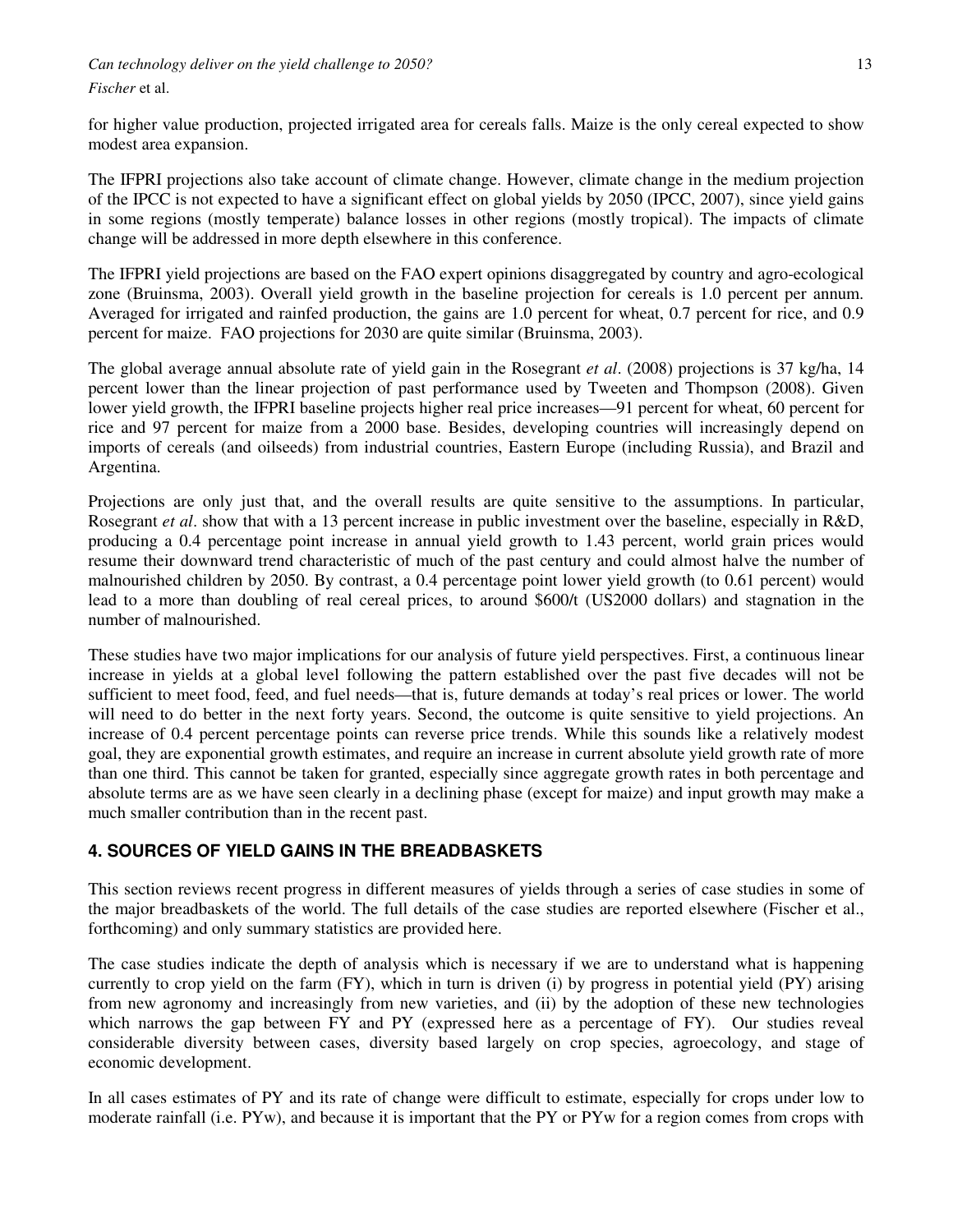the same natural resource endowment as the region has on average. The estimates of current PY came from the latest breeders' trials, from simulation models calibrated using the latest cultivars, and sometimes, as a last resort, from yields in crop contests. Estimates of recent PY progress come from comparisons of historic sets of varieties grown inevitably under high inputs, preferably with disease and pest protection, since older varieties often become more susceptible with time. Progress is calculated simply by plotting yield against year of release for varieties released in the last 20 or so years; always relationships were closer to linear over this release period than any other response shape. Note that this represents PY progress under advanced agronomy, and hence contains the genetic gains plus the usually-significant genotype by management interaction gains (Fischer, 2009). PY gains from agronomic innovation alone are thus not included. In advanced cropping systems these are becoming a smaller factor in recent gains, although agronomic innovation remains very important for input use efficiency. In less developed systems the lack of adoption of modern agronomy is often the major cause of the yield gap.

Finally, FY is usually obtained from official statistics and sometimes from surveys. Yield progress for FY is not corrected for global  $CO_2$  increase, which for C3 crops like wheat and rice, probably currently adds 0.3 percent per annum to FY progress (Tubiello et al., 2007). However, PY growth estimated from trials of side-by-side comparisons of varieties of different vintage is not inflated by increased  $CO<sub>2</sub>$ .

Several cases from each major crop environment and stage of economic development should be examined if we want to properly sample and fully understand what is behind the aggregate numbers on FY, and to project with some confidence. Some researchers are using high resolution GIS and crop modelling approaches to deal with the challenge of bringing together all of the world's cropping regions (e.g. Harvest Choice, a program that includes IFPRI). But we believe that although we could benefit from a more extensive sampling, our approach is also an appropriate way forward, and we bolster the case study numbers below with other sources of data wherever possible. For illustrative purposes, some key case studies are described more fully below. This lays the basis for the discussion in the following sections of the two paths to further increase FY, namely reduction in the gap between FY and PY, and increasing PY.

### **4.1 Wheat**

Figure 4.1 illustrates two of the better documented case studies with wheat: the Yaqui Valley in Mexico is irrigated low latitude spring wheat (=S1, irrigated or high rainfall spring wheat environment 1) and representative of 22 percent of the world's wheat area, found almost entirely in the developing world, while the United Kingdom is a well-watered winter wheat environment  $(= W1)$ , winter wheat environment 1), representing 31 percent of the world's wheat area, three quarters of which is in industrial nations (Heisey et al., 2002). The Yaqui Valley has been a major target of the International Maize and Wheat Improvement Center (CIMMYT) and its predecessor's wheat breeding program for over 50 years; it is an environment similar to that for wheat in Pakistan and northwest India, and in Egypt: all have experienced a Green Revolution in wheat yields associated with improved varieties, irrigation and fertilizer.

In the Yaqui Valley, variety turnover is rapid and N rates have now reached 260 kg/ha; despite this, FY progress has slowed to about 49 kg/ha/yr over the last 30 years (Fig 4.1a). However, this should be corrected downwards for a significant and surprising decline in average minimum temperatures over the period, giving progress of only 18 kg/ha/yr or 0.3 percent per year. This is exactly the rate of progress seen in PY. Thus the yield gap is fairly steady at 50 percent of FY, somewhat surprising for a region of moderately-sized farms in a well developed agriculture.

The United Kingdom has one of the highest national wheat yields (just over 8 t/ha), with modern agriculture and an active private (breeding) and public research base. Excellent records of the Home Grown Cereal Authority from their protected variety experiments across the country give a good indication of PY. The rate of FY and PY progress has been fairly steady over the last 20 years at 0.7 percent and 0.6 percent, respectively; N use has been steady at 190 kg/ha for most of the period and the yield gap is also steady (currently 25 percent of FY).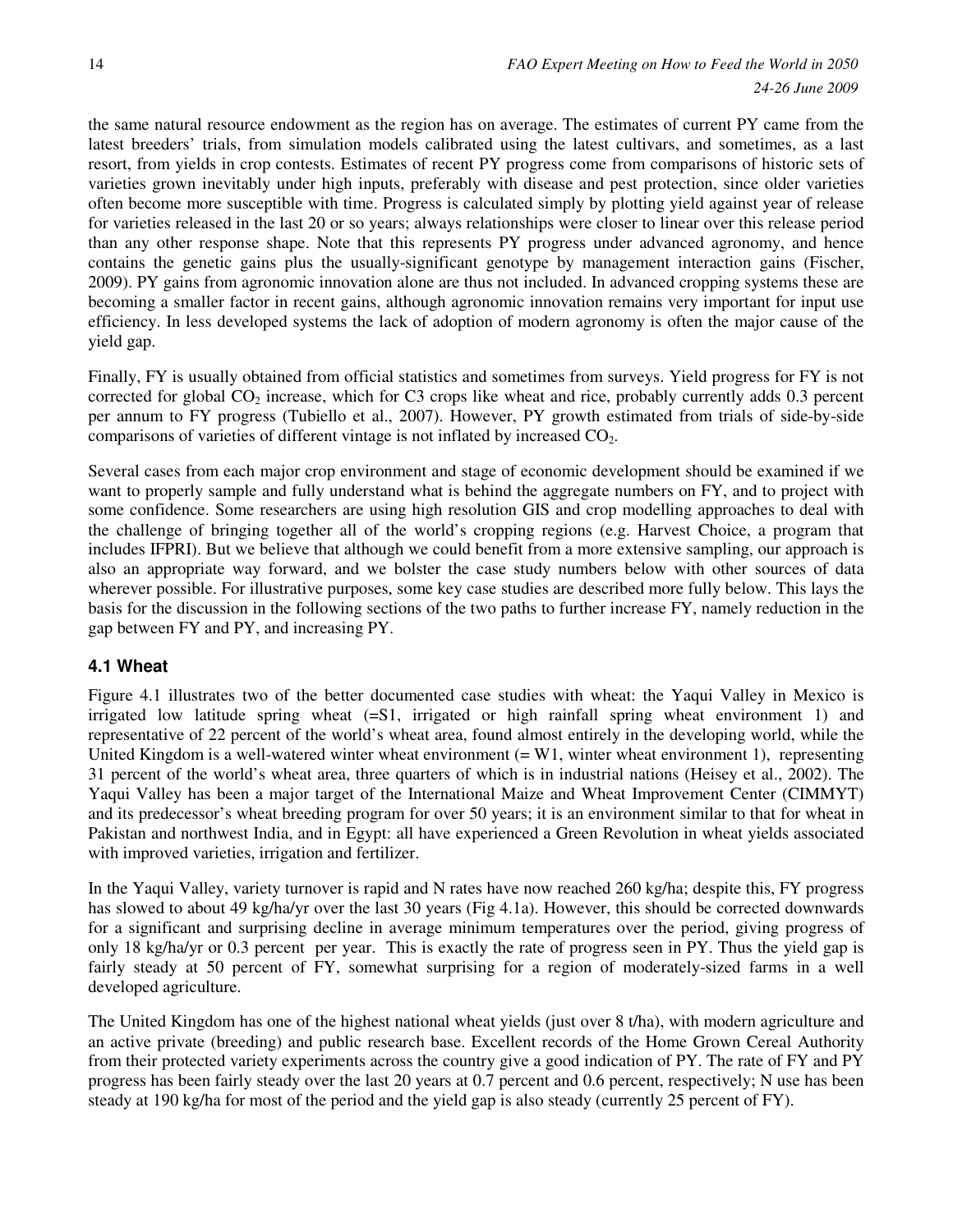*Fischer* et al.





Results of the Yaqui Valley and the UK and all other wheat cases are summarized in Table 4.1. Three other important wheat megaenvironments are included namely low to moderate rainfall spring wheat at low latitude (S4, about 16 percent of world area, equally distributed between industrial and developing countries), low to moderate rainfall high latitude spring wheat (S6, 21 percent of area mostly in industrial countries), and finally low to moderate rainfall winter wheat areas (W4, about 10 percent of area, equally distributed).

Table 4.1 shows a diversity of combinations of key parameters for wheat growing regions. The gaps given can be compared to those in the review by Lobell et al (2009). For wheat, they were able to summarize 12 estimations from developing countries in the 1990s, showing a FY range from 40 to 95 percent of PY, average 65 percent: expressing the gap as a percent of FY it averaged 55 percent, somewhat larger than our estimate for developing countries in Table 4.1. The difference could easily arise both from some lower estimates of FY (understandable give the earlier dates to which FY refers plus the inclusion of less advanced regions) and higher estimates for PY in the Lobell et al (2009) study.

|                          | Wheat |           | <b>Yield and gap, 2007 or 2008</b> |     |           | Rate of change, %      |                  | Comment                |
|--------------------------|-------|-----------|------------------------------------|-----|-----------|------------------------|------------------|------------------------|
| Region and mega-         | Area  |           | t/ha, $%$ FY                       |     |           | relative to 2008 yield |                  |                        |
| environment <sup>a</sup> | M ha  | <b>FY</b> | <b>PY</b>                          | Gap | <b>FY</b> | ${\bf P}{\bf Y}$       | Gap <sup>c</sup> |                        |
| Yaqui Valley, S1         | 0.16  | 6.0       | 9.0                                | 50  | 0.3       | 0.3                    | $\Omega$         | Case study             |
| Punjab, India, S1        | 3.9   | 4.3       | 6.25                               | 45  | 0.2       | 0?                     | $\Omega$         | Case study             |
| Haryana, India, S1       | 2.4   | 4.2       | 5.75                               | 35  | 0.6       | 0?                     |                  | Case study             |
| Egypt, S1                | 1.2   | 6.5       |                                    |     | 1.6       |                        |                  | High FY progress       |
| Brazil, S1               | 1.7   | 2.0       |                                    |     | 1.6       |                        |                  | High FY progress       |
| Western Aust., S4        | 4.5   | 1.8       | 2.6                                | 45  | 1.4       | 0.5                    | $-$              | Case study             |
| N Dakota, S6             | 3.4   | 2.5       | 3.7                                | 50  | 0.9       | 1.0                    | $\Omega$         | Case study             |
| United Kingdom, W1       | 1.8   | 8.2       | 10.4                               | 25  | 0.7       | 0.6                    | $\Omega$         | Case study             |
| Eastern China W1         | 16    | 4.7?      | 7.0?                               | 50  |           | 0.7                    |                  | Zhou et al $(2007a,b)$ |
| Kansas, W4               | 3.6   | 2.6       | 3.9                                | 45  | 0.6       | 0.4                    | $\Omega$         | See case study         |

**Table 4.1 Summary statistics<sup>a</sup> for case studies of wheat yield change for case studies**

a. FY and its change are from FAOSTAT or USDA NAS. PY sources are given in Fischer et al.,(forthcoming), supplemented by reports from the literature. All rates of FY change are from linear trends over last 20-30 years, and 2008 yields are from linear trends; no curvilinear fits were superior, unless noted. Where possible FY trends have been corrected for secular weather change, but not for increasing CO2.

b. See text for key to megaenvironments.

c.  $++ = gap increasing, 0 = no change, -- = decreasing$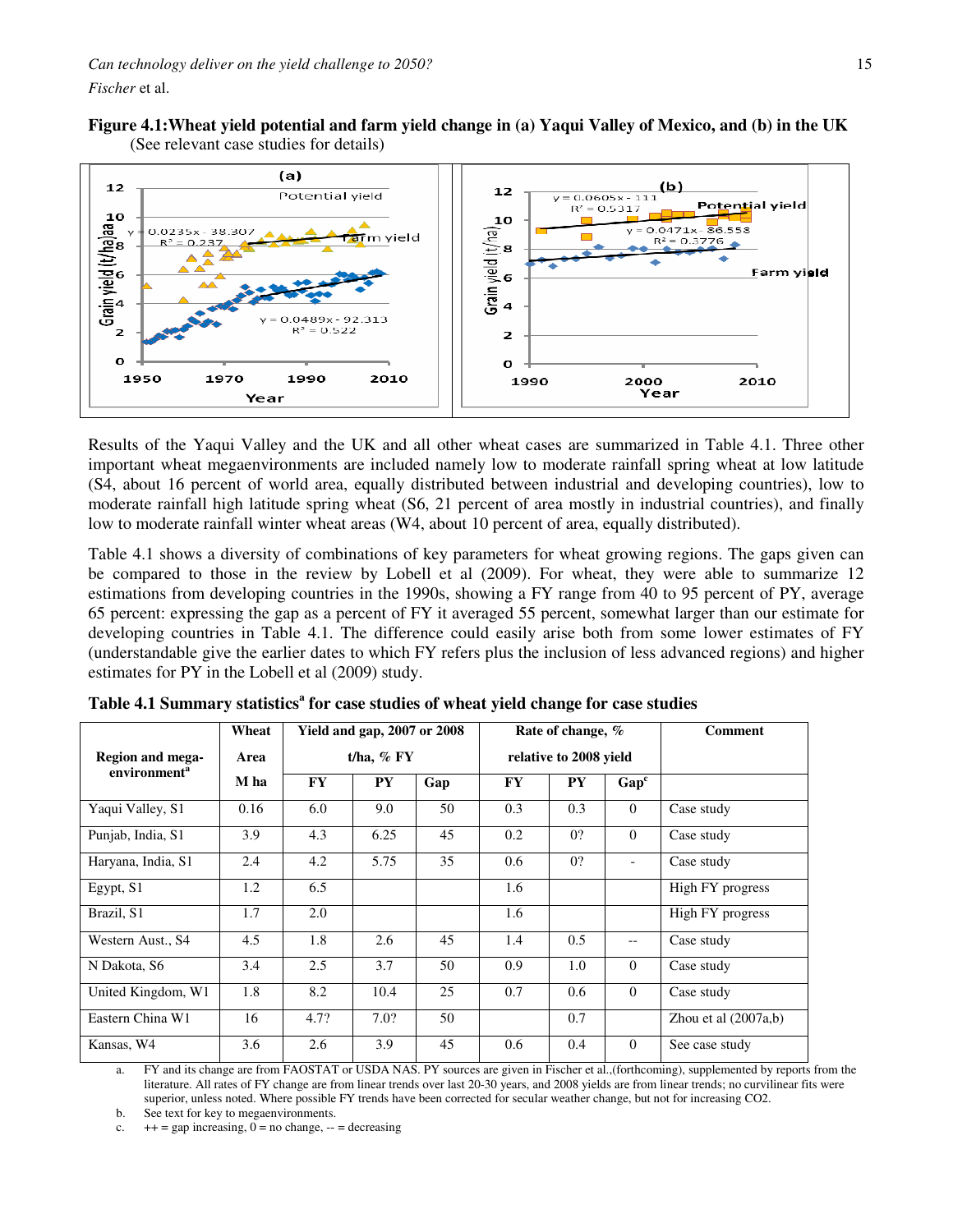S1 (irrigated and high rainfall) is the most important wheat environment for the developing world. About 78 percent of the crop is irrigated and was the first target of the green revolution. Several examples are given in Table 4.1. FY and PY progress have slowed markedly in Mexico and India (and South Asia in general) but Egypt, now exceeding the Yaqui Valley in yield, shows remarkable FY progress (discussed under rice), and high rainfall countries like Brazil also have good FY progress; acid soil tolerance and conservation tillage have been an important factor in Brazil's progress.

The environment S4 characterizes rainfed wheat in the Mediterranean region, North Africa, West Asia, Australia and Argentina; it is probably the driest major wheat environment, with Western Australia shown in the Table, an excellent example of this. It is the only one where the yield gap has clearly closed lately, largely because of the adoption of many advances in wheat agronomy.

S6 is the high latitude spring-sown wheat environment of the Northern Hemisphere, comprising 30 percent of the area of the United States of America, most of Canada, eastern Russia, and northern Kazakhstan, along with north eastern China: it is almost entirely rainfed and moderately dry. North Dakota fits S6 and shows modest progress and a yield gap fairly typical of rainfed wheat in the industrial world.

The United Kingdom already discussed is probably reasonably representative of the favourable cool winter habit W1 environment, comprising Europe, Ukraine, southern Russia, the northern China plain and eastern United States of America.<sup>7</sup> In contrast to W1, W4 refers to the drier cool wheat environments, dominated by the Great Plains of the United States of America, the Anatolian Plateau of Turkey, and western China; it is represented in Table 4.1 by Kansas. Low PYw progress and the modest yield gap is similar to rainfed Western Australia. FY progress would likely be similar or better in the W4 regions Turkey and China, because of the lower yield base; also they would have good scope for FY gains from increasing the currently low adoption of conservation tillage in this erosion prone environment.

### **4.2 Rice**

Figure 4.2 shows two case studies for rice, a crop almost entirely grown in developing countries (except for Japan and Republic of Korea). Central Luzon in the Philippines includes the irrigated wet season (I1, low radiation) and dry season (I2, high radiation tropics) environments which dominate rice production, comprising about 54 percent of world rice area. Egypt represents irrigated rice in the very favourable intermediate latitude high radiation environment (I3), although only one percent of the world's rice area, equally found in industrial and developing countries.

FY in Central Luzon has been surveyed regularly by IRRI over the last 50 years; variety turn over has been rapid and over the last 30 years it has been entirely planted to modern varieties, and has reached high levels of fertilizer application (150 kg/ha N+P+K). After greater initial FY progress with the first modern varieties, yield progress since the late 1970s has been steady at 0.6 percent and a large gap (60 percent wet season, 100 percent dry season) persists when compared to PY at IRRI. The yield gap is smaller (about 35 percent) for wet season crops in Provinces adjacent to IRRI and PhilRice, Laguna and Neuva Ecija, respectively, where FY progress has almost ceased. PY progress itself has been very slow (0.2 percent) in IRRI, although disease and insect resistance, earliness and quality have improved markedly (Peng *et al*. 1999). The current dry season PY of 9 t/ha is corroborated by dry season yields of 9-10 t/ha for optimally-managed irrigated rice in tropical America under the FLAR program (G. Zorrilla, personal comm.). These estimates do not include the new tropical hybrid varieties just reaching farmers in the Philippines, and showing a 11-14 percent increase in PY in the dry season (Yang *et al.* 2007).

 $\overline{a}$  $<sup>7</sup>$  However the eastern Chinese portion may have lower PY because of warmer grain filling.</sup>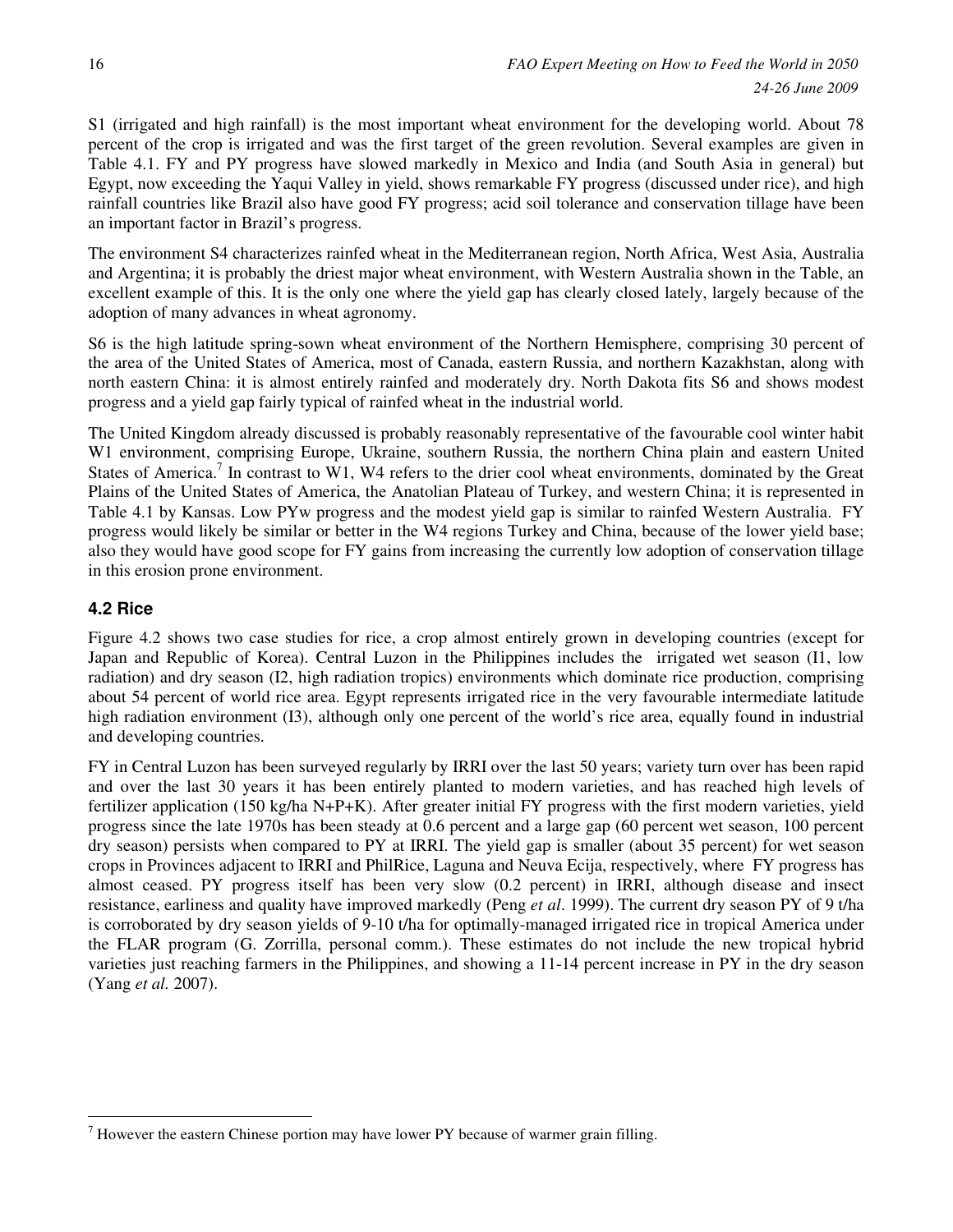Figure 4.2 Change in farm and potential rice yields in (a) Central Luzona<sup>a</sup>, dry season and wet **season, and in (b) Egypt**



a. Potential yields for Central Luzon come from IRRI trials.

Egypt is noteworthy because of the contrast it represents: FY is the highest in the world (10.1 t/ha), exceeding that of California at 9.4 t/ha. FY has shown 1.8 percent growth in the last 20 years or so even as area has increased at 2 percent. PY is growing at only about 0.7 percent, meaning that there has been a marked closing of the yield gap, now at about 15 percent of FY. It is suggested that the situation in Egypt reflects a strong research and extension effort; in addition there was price reform in the late 1980s which removed price disincentives for most crops including rice. These case studies and the others are summarized in Table 4.2.

| <b>Region and</b><br>megaenvironment <sup>a</sup> | <b>Rice</b><br>Area<br>M ha | <b>Yield or Gap 2007</b><br>Rate of change,<br>or 2008<br>relative to 2008<br>t/ha, $\%$ FY<br>yield, $\%$ |           |     |           |                          |                          | <b>Comments</b>       |
|---------------------------------------------------|-----------------------------|------------------------------------------------------------------------------------------------------------|-----------|-----|-----------|--------------------------|--------------------------|-----------------------|
|                                                   |                             | <b>FY</b>                                                                                                  | <b>PY</b> | Gap | <b>FY</b> | <b>PY</b>                | Gap                      |                       |
| Central Luzon wet I1                              | 0.8                         | 3.8                                                                                                        | 6         | 60  | 0.6       | 0.2                      | $\mathbf{0}$             |                       |
| Punjab I1                                         | 2.4                         | 3.8                                                                                                        | 8         | 110 | 0.9       | $\overline{\mathcal{L}}$ | $\overline{?}$           |                       |
| China I1                                          | 29                          | 6.2                                                                                                        |           |     | $\theta$  | $\overline{\cdot}$       | $\overline{?}$           | FY growth ceased 1996 |
| Japan I1                                          | 3                           | 6.5                                                                                                        | 10        | 55  | 0.3       | 0.4                      | $\overline{\phantom{0}}$ | Area declining 1.7%   |
| Central Luzon dry I2                              | 0.4                         | 4.5                                                                                                        | 9         | 100 | 0.6       | 0.2                      | $\mathbf{0}$             |                       |
| Egypt I3                                          | 0.7                         | 10.1                                                                                                       | 11.6      | 15  | 1.8       | 0.7                      | $- -$                    | Area increase 2%      |
| California I3                                     | 0.2                         | 9.4                                                                                                        |           |     | $\theta$  |                          |                          |                       |
| South Asia R1, R2, R3                             | 28.5                        | 1.8                                                                                                        | 3.6       | 100 |           |                          |                          | <b>IRRI, 2008</b>     |

**Table 4.2: Summary statistics for case studies of rice yield change<sup>a</sup> in key regions** 

a. FY and its change is average farm yield from FAOSTAT or USDA NAS, PY sources are given in Fischer et al (forthcoming), supplemented by reports from the literature. All rates of FY change are from linear trends over last 20-30 years, and 2008 yields are from linear trends; no curvilinear fits were superior, unless noted.

The irrigated rice environment is well represented in Table 4.2 but it has not been possible to obtain reliable numbers for the other main rice ecologies, namely rainfed lowland (R1, 25 percent of area), rainfed upland (R2, 13 percent of area), and deepwater (R3, 7 percent of area), but Table 4.2 attempts to cover aspects of these for South Asia. Notable in Table 4.2 is the low FY growth, except for Egypt, in particular the low or zero growth of FY in China and Japan (and Republic of Korea, not shown). The situation prevails in China despite the 50 percent adoption of indica hybrids , and the reporting of hybrid yields up to 12 t/ha in the rice bowl of the eastern China plains (Peng et al 2008). Also notable are the slow PY growth rates.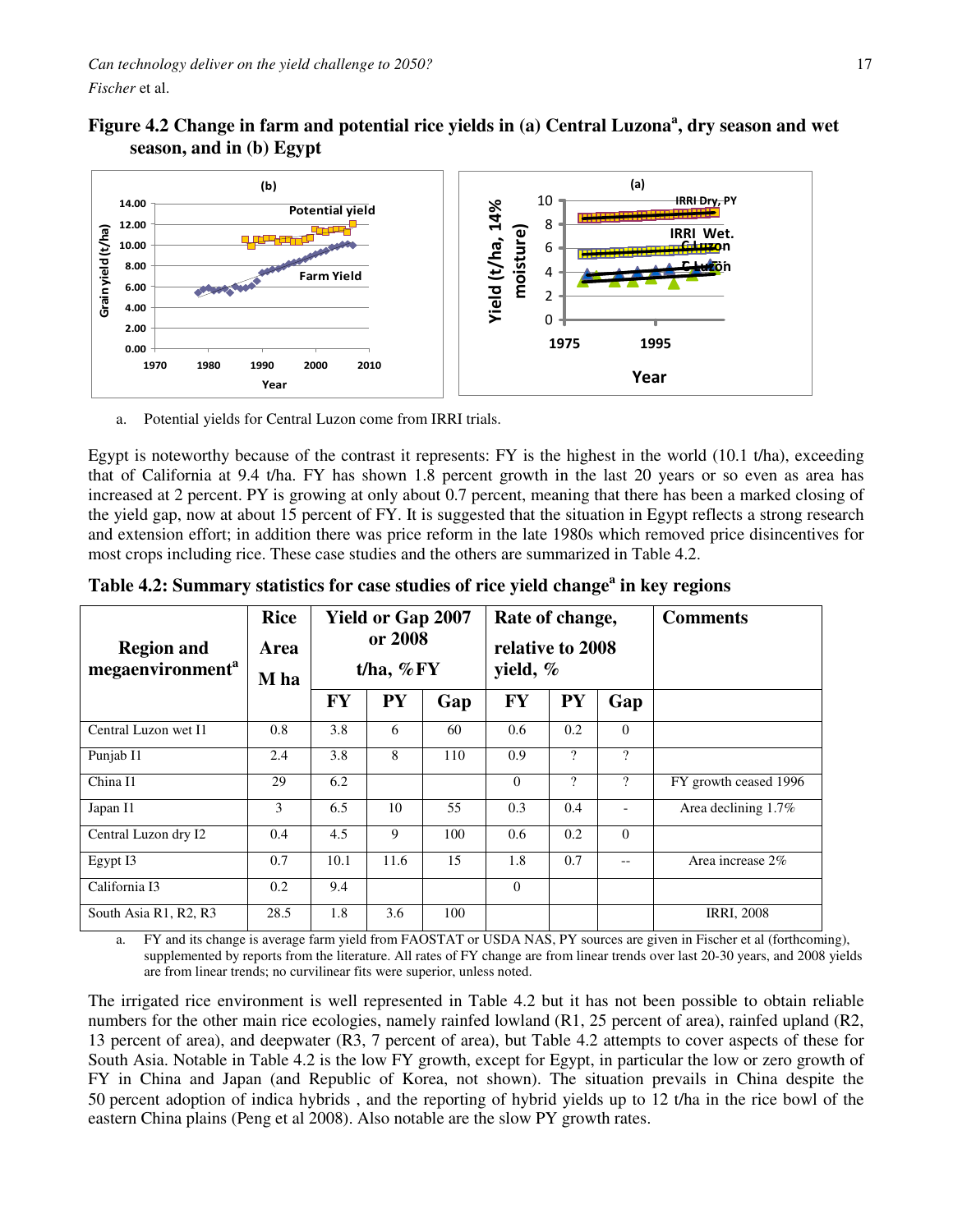The yield gaps in Table 4.2 can be compared to Lobell et al (2009) who summarized 41 estimates from developing countries of rice FY relative to PY: they ranged from 30 to 85 percent, with an average 60 percent. This converts to a farm to potential yield gap of 65 percent. They supplement these numbers with results from a modelling exercise for irrigated rice PY across Asia, concluding that for north east Asia FY was about 75 percent of PY (gap = 35 percent of FY) but in NW India only about 45 percent (gap = 120 percent).

In the case of rice where the irrigated environments are fairly distinctive and dominant, we get another estimate of yield gaps by simply comparing regional or national yields for like crop agroecologies, and assuming that the highest yield represents at least the current global attainable yield (AY), or at least a conservative estimate of it. For example in I3, the current national average yield in Egypt at 10.1 t/ha: 9-10 t/ha can be seen as the appropriate AY for intermediate latitude countries with cloud-free summers and an absence of chilling at meiosis, as experienced by Iran (current yield 4.9 t/ha), Uzbekistan (3.4 t/ha ), or Chile (5.5 t/ha).

### **4.3 Maize and related crops**

CIMMYT has defined useful megaenvironments for maize in the developing world to which we have added the industrial countries. One case study is Kenya which encompasses all the low latitude maize environments, namely tropical lowland (M1, 32 percent of world area), subtropical and mid altitude (M2, 13 percent of area) and highlands (M3, 4 percent); all are to be found in developing countries. Generally these are relatively humid environments with maize tailored to fit the wet season, but being relatively susceptible to water shortage, drought stress is not uncommon: 21 percent and 14 percent of the area in the tropics and subtropics, respectively, are estimated by Heisey and Edmeades (1999) to be "often stressed". The second case study is Iowa in the United States of America, representative of the relatively humid (or supplementally irrigated) favourable temperate environment (M4) which contain 51 percent of the world's maize area, equally distributed between industrial and developing nations.

Maize in Kenya is complicated because of the diverse environments, but 75 percent of the maize is in the more favourable M2 and M3 environments above 1100 meters. Kenya was a pioneer in hybrid maize and other farmer support but this fell away in the early 1980s, and yield growth ceased or even fell after 1980 (Fig 4.3 a). In the 1990s privatization of the fertilizer supply took place and fertilizer use has slowly grown to reach around 45 kg/ha (N+P+K); FY, after falling in the early 1990s, appeared to start growing in the mid 1990s, averaging 36 kg/ha /yr since 1996, to give an impressive 2.1 percent current rate of growth (before the problems of 2008). Many factors still constrain maize yield in Kenya, including degraded soils, insufficient nutrient supply whether from fertilizer or manure, risk associated with drought especially in marginal areas to which maize is spreading, weeds like Striga, and intercropping (which is not in itself a constraint). Thus PY in the favoured M2 and M3 areas is so far above FY (yield gap nationally is at least 200 percent) as to seem irrelevant. However PYw in less favoured parts of Kenya is currently the focus of intensive conventional breeding efforts by CIMMYT and the International Institute of Tropical Agriculture (IITA), and these have shown good progress in trials throughout southern Africa (Bänziger et al , 2006); recently genetic modification (GM) approaches for drought tolerance have been included.

Iowa State grows 5 M ha of maize largely in one-crop per year rotation with soybeans. FY progress has been impressive for many years (Fig 4.3 (b)); progress accelerated around 1990 and currently it is 206 kg/ha/yr or 2.0 percent of the impressive 10.5 t/ha in FY. This reflects a large investment in private sector breeding and public sector research combined with modern farming and a favourable climate: it is also suggested that the recent spurt in progress commenced with the arrival of GM corn varieties. Certainly herbicide-resistant maize favours conservation tillage and perhaps earlier sowing, and Bt maize may be giving resistance against yield losses not even recognized in the past (e.g,, root worm resistance). We struggled to estimate PY and its rate of change: farmer contests suggest PY currently around 17 t/ha, which would give a yield gap of 60 percent, perhaps surprising for advanced farming. The best hybrids in breeders trials appear to be reaching around 12-15 t/ha, so there is some confusion about PY in Iowa, which needs further study. These same breeders trials indicate current PY progress is about 1-1.5 percent per annum (e.g. Hammer et al 2009; Edgerton, 2009).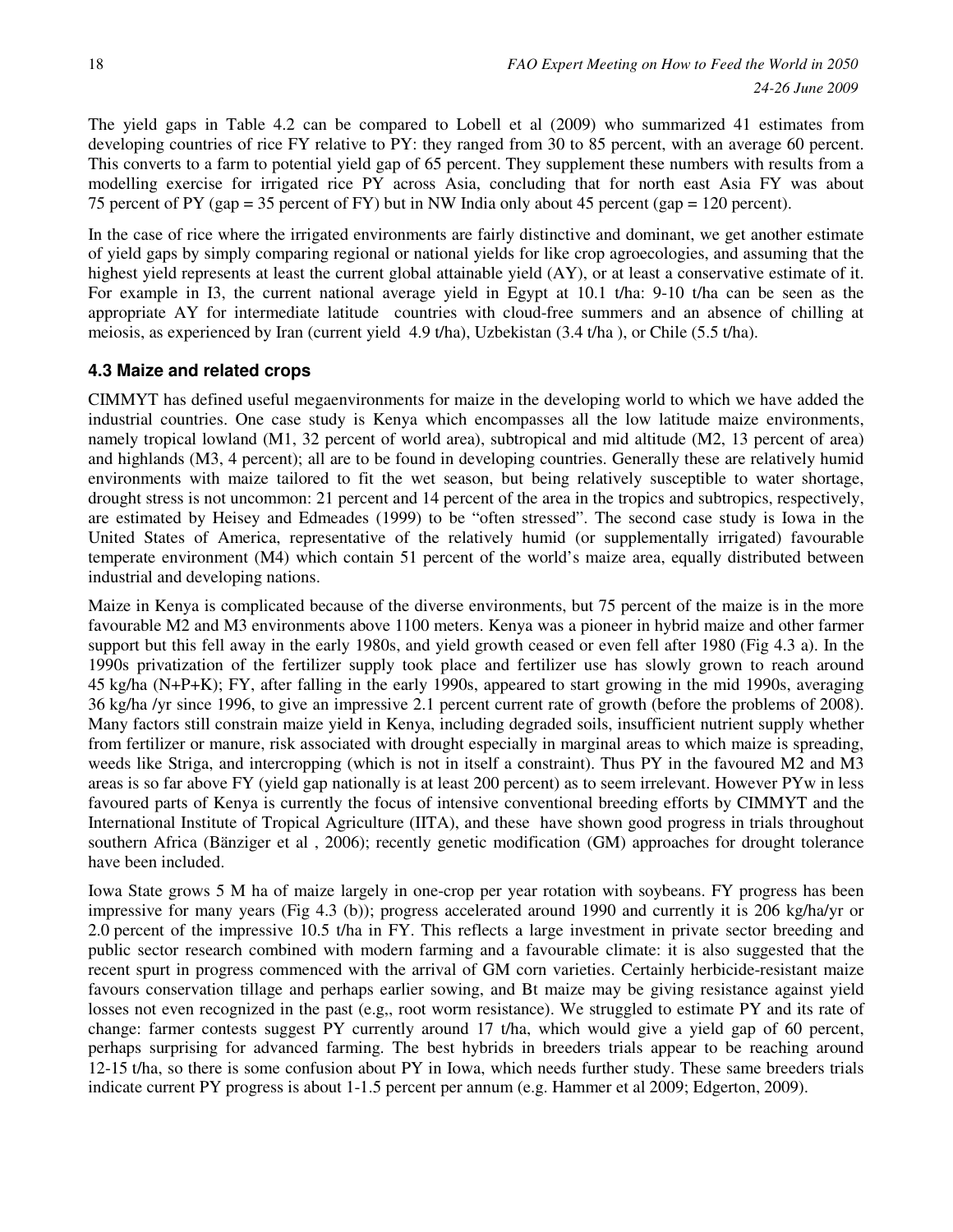



a. Maize grain yield (14 percent moisture) Source: (http://www.nass.usda.gov/QuickStats/PullData\_US.jsp).

These maize case studies and other useful maize data are summarized in Table 4.3. Some sorghum, millet and soybean data are also included. Sorghum and millet are the poor cousins of maize, tending to grow on the margins of maize areas where it is too dry for maize. Soybeans on the other hand is a unique leguminous oilseed often competing for the maize environment.

| Table 4.3: Summary statistics for case studies of maize yield change in key regions, and for some |  |  |  |
|---------------------------------------------------------------------------------------------------|--|--|--|
| key related crops                                                                                 |  |  |  |

| <b>Region and</b>                       | Area  |           | <b>Yield 2007 or 2008</b>         |                     |                | Rate of change |                |                                   |
|-----------------------------------------|-------|-----------|-----------------------------------|---------------------|----------------|----------------|----------------|-----------------------------------|
| megaenvironment                         | M ha  |           | t/ha<br>relative to 2008 yield, % |                     | <b>Comment</b> |                |                |                                   |
|                                         |       | <b>FY</b> | <b>PY</b>                         | Gap, %              | <b>FY</b>      | <b>PY</b>      | Gap            |                                   |
|                                         | Maize |           |                                   |                     |                |                |                |                                   |
| Kenya M1, M2, M3                        | 1.75  | 1.8       | 6 <sup>b</sup>                    | $200+$ <sup>b</sup> | 2.1            | $++$           | $-$            | FY growth in last<br>12 yrs only  |
| Sub-Saharan Africa<br>$M1-M3$           |       | 1.6       | $4.1^\circ$                       | $193^\circ$         | 0.8            | $\mathcal{P}$  | $\mathcal{P}$  | Area increases                    |
| Brazil M2                               | 12.5  | 3.6       |                                   |                     | 2.6            |                |                |                                   |
| Iowa M4                                 | 5.3   | 10.5      | 12?<br>17?                        | 15?<br>60?          | 2.0            | 1.0            | $\overline{?}$ | PY from trials<br>versus contests |
| <b>United States of</b><br>America M4   | 32    | 9.7       |                                   |                     | 1.5            |                |                |                                   |
| China M4                                | 27    | 5.3       |                                   |                     | 1.0            |                |                | Area growth 1.4%                  |
| Egypt M4                                | 0.8   | 8.4       |                                   |                     | 2.0            |                |                |                                   |
|                                         |       |           |                                   | Other crops         |                |                |                |                                   |
| Sorghum Africa M2                       | 27    | 1.0       |                                   |                     | 0.4            |                |                | Area growth 1.7%                  |
| Millet Africa M2                        | 22    | 0.8       |                                   |                     | 1.0            |                |                | Area growth 1.3%                  |
| Millet India M2                         | 11    | 0.9       | 1.8                               | 100                 | 1.7            |                |                | Area decline -2.0%                |
| Soybeans Brazil M2                      | 21    | 2.7       |                                   |                     | 1.8            |                |                | Area growth 4.4%                  |
| Soybeans United<br>States of America M4 | 31    | 2.8       |                                   |                     | 1.3            |                |                | Area growth 1.5%                  |

a. FY is from FAOSTAT or USDA NAS. All rates of FY change are from linear trends over last 20 years, and 2008 yields are from linear trends; no curvilinear fits were superior, unless noted.

b. Conservative expert opinion for PY across all environments

c. These are attainable yields (AY) from on-farm with best-bet technologies.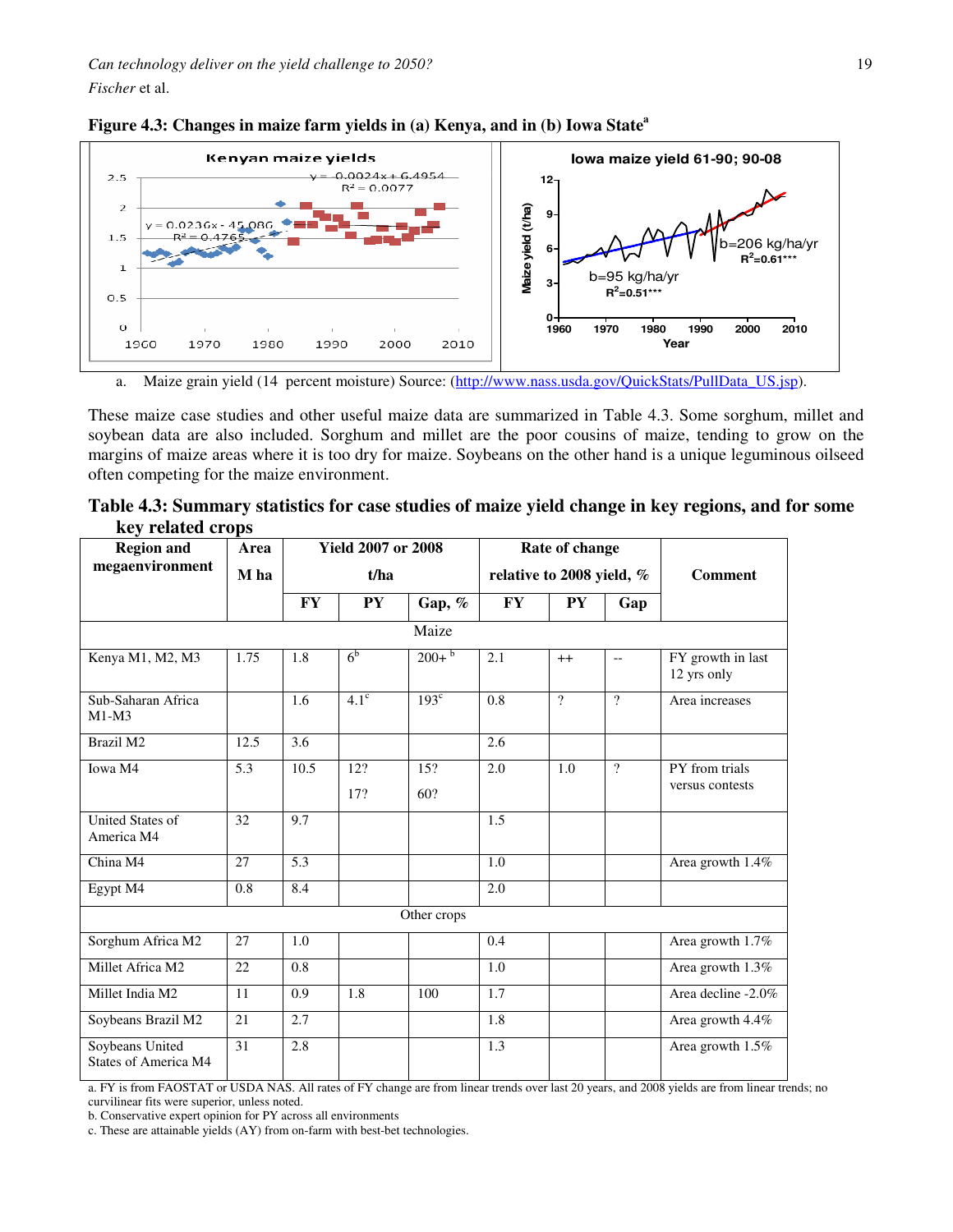Notable in Table 4.3 are the relatively high FY growth rates, compared to wheat and rice, not only in Brazil, United States of America, China and Egypt, where hybrids dominate, but also some growth in sub-Saharan Africa. Growth in sub-Saharan Africa is from a very low base, as yield gaps remain huge. Egypt since the early 1990s shows what can be achieved in a well-endowed environment with good policy on research, extension and prices.

Again the maize gaps in Table 4.3 can be compared with those in the extensive review by Lobell *et al.* (2009), who cited nine tropical and subtropical maize cases (FY was 16 to 46 percent of PY, average 33 percent), as well as two reports from Nebraska, namely irrigated (56 percent) and rainfed (40 percent); these convert to gaps relative to FY of 200 percent (tropics, subtropics), and 85 percent (Nebraska, irrigated) and 150 percent (Nebraska (rainfed). These numbers are quite comparable to those in Table 4.3, and suggest that yield gaps are large for maize, compared to wheat and rice. But the Nebraska data is surprising and comes originally from Duvick and Cassman (1999). Lobell *et al.* (2009) later cite unpublished simulations of maize PY which indicate FY in Nebraska is 75 percent (irrigated) and 65 percent (rainfed) of PY, amounting to a gap of 35 percent (irrigated) and 55 percent (rainfed) of  $PY$ .<sup>8</sup>

In another approach, we can contrast the poor yields in M1-M3 environments in sub-Saharan Africa in Table 4.3 with those of southeast Asia (averaging over 3 t/ha across 8 M ha), and 3.6 t/ha in Brazil.

Yields of sorghum and millet in sub Saharan Africa are even poorer than maize probably partly reflecting area expansion into more marginal areas. In India millet is the direct target of ICRISAT's research effort: yield grows but area declines, while recent simulation modelling and on-farm demonstrations indicate PY to be 1.8 t/ha, suggesting a gap of 100 percent (Murty *et al.*., 2007). Soybeans, the direct competitor with maize, is showing remarkable yield and area growth globally, exemplified by Brazil and the United States of America.

### **4.4 Summary of yield progress and yield gaps**

In the wheat and rice examples FY progress is generally below 1.5 percent, and usually below 1.0 percent. PY progress from breeding is no more than 1.0 percent and often much less with wheat and rice, crops where breeders must give more attention to grain quality traits and disease resistance than in the case of maize. In most situations there is a gap exceeding 30 percent between FY and PY, but it is as great as 100 percent in several rice cases. The rate of gap closing has been slow, except in the case of rice in Egypt. For maize FY progress is often 1.5 percent or better, but it has been difficult to get good estimates of PY progress. The gap between FY and PY appears to be large in maize, especially in sub-Saharan Africa where it easily exceeds 100 percent.

# **5. CLOSING EXISTING YIELD GAPS**

Yield gaps exist because known technologies that can be applied at the local experiment station are not applied in farmers' fields having the same natural resource endowment. There are many reasons for this, but the first to consider are economics and risk aversion about which there is a rich literature. Farm yields that are constrained only by such considerations have been usefully defined as the attainable yield (AY, see Section 2), but we must bear in mind that AY is driven by farm gate prices, and these may be distorted from world prices by subsidies, taxes, or poor infrastructure and institutions. Of the examples studied in the previous section, wheat yields in the United Kingdom, a nation of modern farmers, institutions and infrastructure, and minimal subsidies nowadays, should approach AY: the 25 percent yield gap seen there between FY and PY (Table 4.1) is therefore one useful estimate of the minimum gap to be expected due to economics and risk. Another approach to AY is to look at the

 $\overline{a}$  $8$  The discrepancy with the earlier report of 85 and 150 percent gaps comes from lower values of PY with simulation (e.g. 12.2 to 17.6 t/ha across Nebraska, irrigated). Also compared to our estimate of PY for Iowa from contests (Table 4.3) and current yields of contest winning crops in Nebraska, these simulations seem unrealistically low and we hold to the view that there is a substantial yield gap even in Nebraska even with irrigated maize.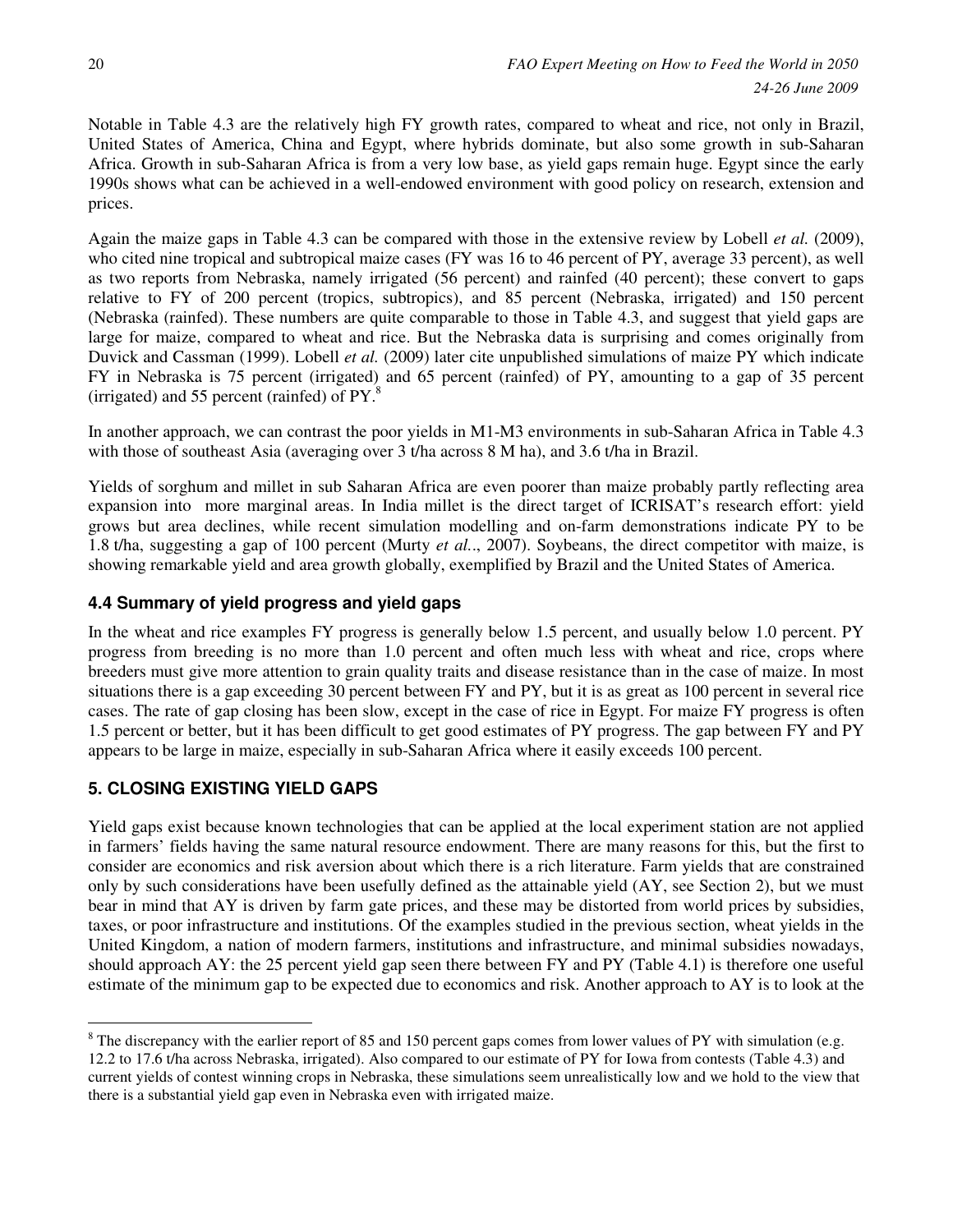*Can technology deliver on the yield challenge to 2050?* 21

*Fischer* et al.

distribution of field yields within a region and assume that some proportion of the higher yields indicates AY, e.g. the mean of the top one third (Byerlee et al 1999), or the 9<sup>th</sup> decile (Yaqui Valley case study). This however has problems - first it is hard to get a large unbiased sample of field yields, and second yield variation may be due to variation in the natural resource base of the fields, not solely to that in exploitable factors.

In our case studies, we found only one yield gap smaller than that with wheat in the United Kingdom, namely 15 percent for rice in Egypt; there appears to be no large price subsidy but there is an especially strong and focused research and extension effort for rice, which is highly concentrated in the Nile Delta region. It is interesting that Lobell *et al.* (2009) also suggest that a gap of 25 percent of FY may represent the economically optimum level of production, while recognizing that risk and uncertainty in farmer decision making (especially in rainfed situations) may raise this estimate of the yield gap somewhat. If we are conservative and consider 30 percent as the minimum, above which there is scope for economic exploitation, then 14 out of the 17 cases shown in Section 4 appear to have an exploitable gap, some being quite large. As might be expected there is also a strong tendency for smaller gaps in industrial countries. Other things being equal, one might expect PY increases to be important for the future where the gap is small, and gap closing possibilities to increase as the size of the gap increases. Here we look at gap closing.

Issues of poor infrastructure, weak institutions and bad farm policy can create huge obstacles to the adoption of improved technologies, which are exhibited, in particular, in price disincentives at the farm gate, expensive credit, and increased risk in general; for example the N to grain fertilizer price ratio in much of Africa is on average double that in other regions of the world, and higher still in inland landlocked regions (Morris *et al*., 1997). Solutions lie with public investment in infrastructure and institutions, and sound policy, the lack of which has been a major contributor to the large yield gap in places like sub-Saharan Africa (e.g. Table 4.3); these have been widely canvassed elsewhere, we focus on those other (non-market) constraints which contribute to the exploitable yield gap (Table 5.1).

The second column (breeding) in Table 5.1 is pointing to ways targeted breeding can help close yield gaps, not by raising PY or PYw, but essentially by making varieties more resilient: since new varieties are generally adopted more readily than new management techniques, often being a less expensive option for the farmer and the extension organization, this is always a favoured route if the required genetic variation exists. In contrast to breeding, there is nothing new in the first and last columns of Table 5.1, these are technologies and policies which already exist in many parts of the world (although some might be refined with further research e.g. IT for small holders or seasonal forecasting), and all have had or should have positive impacts on FY where appropriate.

Without doubt the biggest role of plant breeding in gap closing lies in host-plant resistance. Oerke (2006) presented a meta-analysis of actual yield losses globally due to biotic stress (weeds, insects, fungi, bacteria and viruses) which averaged over 23 percent of estimated attainable yield (hence a greater percent of farm yield) across the major cereals (without any controls, potential losses were estimated to average 32 percent) (Table 5.2). This is part of the exploitable yield gap, and its reduction is the aim of host-plant resistance breeding. Conventional breeding is making progress by maintaining resistance levels in the face of evolving pest agents, while at the same time aiming to strengthen resistances. This has been recently documented globally in the case of wheat rusts (Brennan and Dubin, 2009). Others have pointed to the growing impact of transgenic insect resistance, particularly with maize (and cotton), and linked it to yields gains, as more effective less expensive host-plant resistance replaces insecticides. It would seem that scope for halving a global yield gap of around 30 percent of FY via better host plant resistance is good in the medium term (15 years), especially if transgenic resistance to fungal diseases which currently exist in a few cases, can be delivered.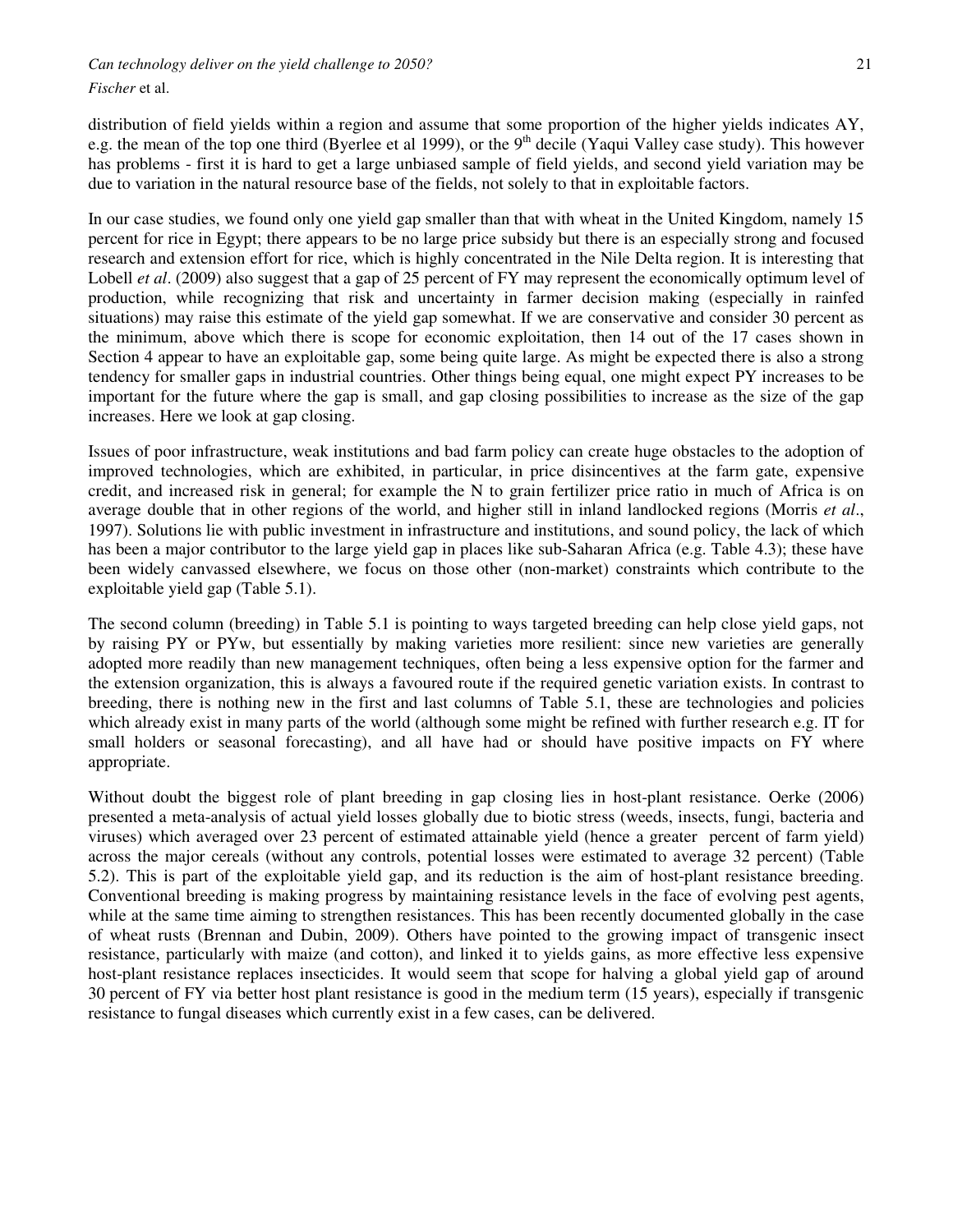# **Table 5.1: Constraining factors contributing to the farm yield-potential yield gap and their alleviation so that farm yield can approach the attainable yield corresponding to the current potential yield with realistic economics**

|                                                         |                                                                                                       | <b>Resolution</b>                                                                                                         |                                                          |
|---------------------------------------------------------|-------------------------------------------------------------------------------------------------------|---------------------------------------------------------------------------------------------------------------------------|----------------------------------------------------------|
| Constraint                                              |                                                                                                       |                                                                                                                           | Institutional/                                           |
|                                                         | Agronomic                                                                                             | <b>Breeding</b>                                                                                                           | infrastructural                                          |
| <b>General farmer constraints</b>                       |                                                                                                       |                                                                                                                           |                                                          |
| Lack of farmer awareness or<br>conviction or skill      | On-farm demonstration                                                                                 | On-farm testing and selection                                                                                             | Education, media<br>campaigns, extension                 |
| Risk aversion by farmer                                 | Forecasts, tactical decision<br>making (e.g., for N top dress)                                        | Tolerance of extreme weather<br>events, like drought, flooding,<br>hail, frost, wind.                                     | Insurance, favorable credit<br>terms                     |
| Inadequate labour supply                                | Mechanization, reduced tillage,<br>herbicides                                                         | Select for uniform maturity to<br>favour mechanical harvesting                                                            | Facilitate labour migration;<br>credit for mechanization |
| <b>Technical constraints</b>                            |                                                                                                       |                                                                                                                           |                                                          |
| Lacking major long-term soil<br>amelioration            | Drainage, land leveling, liming,<br>deep tillage, gypsum                                              | Waterlogging and salt<br>tolerance                                                                                        | Long-term credit                                         |
| Excess tillage and loss of moisture,<br>soil compaction | Conservation tillage options<br>and suitable machinery,<br>controlled traffic                         | Suitable varieties: disease and<br>herbicide tolerance                                                                    | Credit for new machinery                                 |
| Manageable topsoil soil toxicities                      | Ameliorate (e.g. lime for<br>acidity)                                                                 | Acid tolerance                                                                                                            | Input suppliers, credit                                  |
| Sub optimal nutrient supply                             | Diagnostics, application of<br>nutrients, tactics                                                     | Some scope for improved N, P<br>and Zn uptake and utilization.                                                            | Input suppliers, quality<br>control                      |
| Soil variation within and between<br>adjacent fields    | Diagnostics to aid adjustment of<br>application rates                                                 | Greater tolerance of soil<br>stresses                                                                                     |                                                          |
| Growing old varieties, or use of<br>poor seed           | Better on-farm seed<br>management and storage                                                         | F1 hybrids and licensed traits<br>to encourage strong seed<br>industry                                                    | Strong seed industry and<br>regulation, credit           |
| Incorrect time of sowing                                | Mechanize and reduce tillage to<br>speed sowing.                                                      | Make available varieties with<br>range of maturities; herbicide<br>tolerant varieties                                     | Policy to favour<br>mechanization, contract<br>seeding   |
| Poor plant population                                   | Better drilling procedures and<br>machines, quality seed storage                                      | More robust varieties (e.g.<br>long coleoptile in wheat, more<br>tillering)                                               |                                                          |
| Diseases and pests, above and below<br>ground           | Biocides, sanitation, crop<br>rotation.                                                               | Host plant resistance                                                                                                     | Input suppliers, quality<br>control                      |
| Weeds                                                   | Herbicides, cultivation,<br>sanitation, crop rotation                                                 | Enhance crop plant<br>competitiveness, herbicide<br>tolerance                                                             | Herbicide quality control,<br>release regulation         |
| Poor water management in irrigated<br>systems           | Improve water application<br>techniques and skills                                                    | Greater tolerance water<br>shortage and excess                                                                            | Efficient supply systems to<br>farm                      |
| Long term soil degradation                              | Crop rotation, fertilizer, green<br>manuring, farm yard manure,<br>conservation tillage, zero tillage | Varieties adapted to biotic and<br>abiotic stresses of high plant<br>residue levels, and with good<br>residue production. | Regulations ensuring land<br>ownership by farmer         |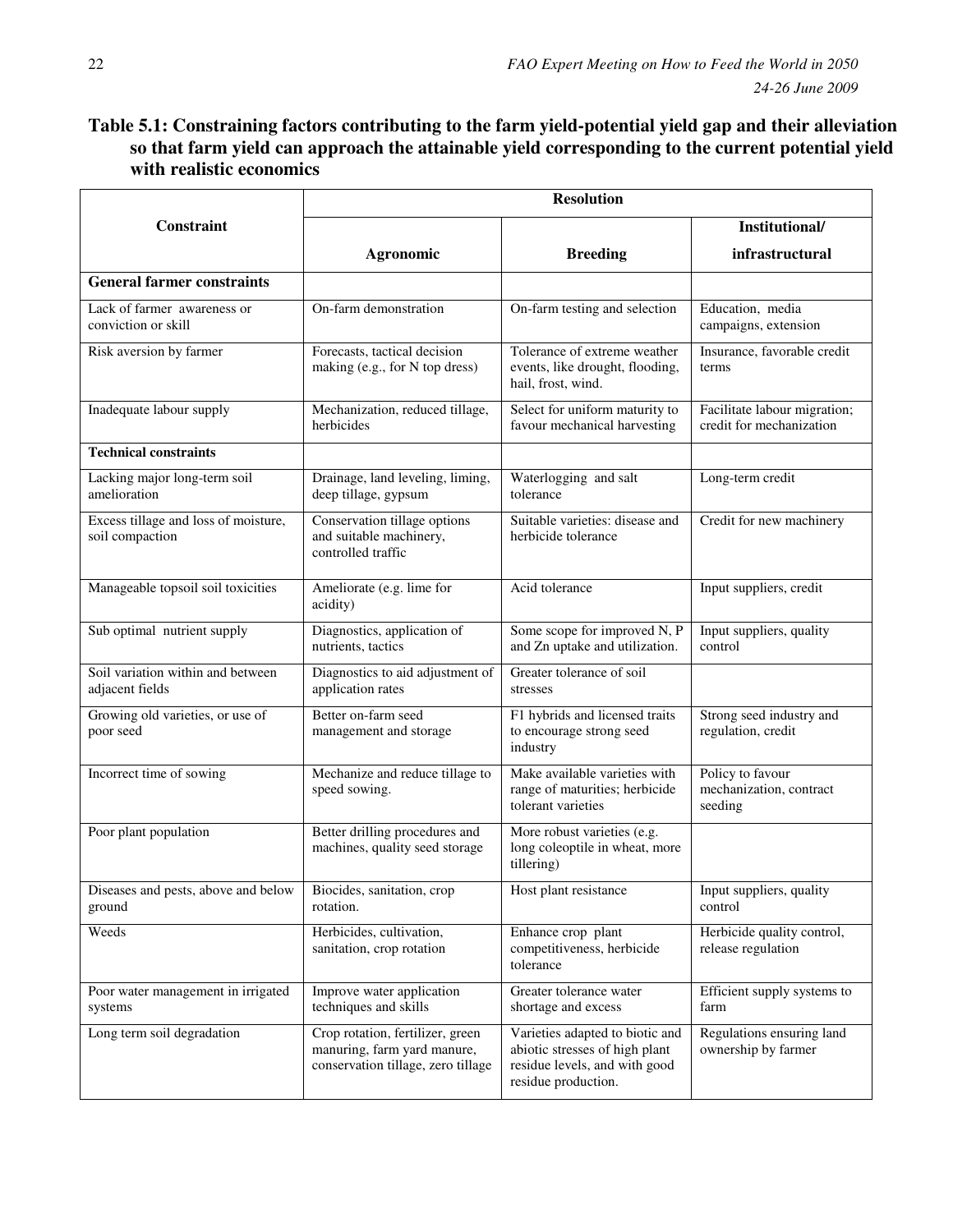*Can technology deliver on the yield challenge to 2050?* 23 *Fischer* et al.

The Oerke (2006) meta-analysis also estimated actual losses due to weeds at ten percent (potential losses 33 percent). Modern varieties tend to be more susceptible to weed competition, so breeding has not helped until the advent of herbicide tolerant cultivars, firstly using natural resistance, then in the last 15 years, GM-based resistance. glyphosate ("Round-up") and glufosinate resistant GM varieties have been very successful in maize, soybean and canola in the Americas, facilitating weed control, conservation tillage and often earlier planting, all leading to somewhat higher yields. GM herbicide-resistance will undoubtedly spread into the rest of the world, but integrated weed management, employing a suite of agronomic and breeding approaches, will remain vital for sustainable weed control and will be a special challenge for developing world extension.

|              | Wheat                   | <b>Rice</b>          | <b>Maize</b> | Wheat | <b>Rice</b> | <b>Maize</b> |
|--------------|-------------------------|----------------------|--------------|-------|-------------|--------------|
|              | <b>Potential losses</b> | <b>Actual losses</b> |              |       |             |              |
| Weeds        | 23.0                    | 37.1                 | 40.3         | 7.7   | 10.2        | 10.5         |
| Animal pests | 8.7                     | 24.7                 | 15.9         | 7.9   | 15.1        | 9.6          |
| Pathogens    | 15.6                    | 13.5                 | 9.4          | 10.2  | 10.8        | 8.5          |
| Virus        | 2.5                     | 1.7                  | 2.9          | 2.4   | 1.4         | 2.7          |
| Total        | 49.8                    | 77.0                 | 68.5         | 28.2  | 37.4        | 31.2         |

**Table 5.2: Global estimates of potential crop losses without physical, biological or chemical protection, and actual crop losses as a percent of attainable yields of wheat, rice, and maize** 

Source: Oerke, 2006

In any situation there are usually multiple constraints, and the challenge is to determine which constraints are more critical and more amenable to change while recognizing that interventions often interact positively and are thus most effective when adopted together (de Wit 1992). This can only be achieved by on-farm survey and experimentation. This started many years ago with farming systems research, farm management clubs and rapid rural appraisal, and continues in many guises in the industrial world, especially influenced by the privatization of agricultural extension and nowadays by the use of remote sensing and ICT advances. It is noteworthy that in the industrial world the large commercial maize seed companies such as Monsanto and Pioneer employ more agronomy-extensionist than breeders to ensure that new varieties reach their potential in farmers' fields.

In the developing world the more traditional approaches remain, although with growing emphasis on farmer participation (Paroda 2004). Lobell *et al.* (2009) recount how IRRI conducted on-farm rice experiments in Asia in the 1970s to test high-inputs, learning that farmer yields varied greatly, as did responses to inputs especially fertilizer and insecticide, which were often uneconomic. This pointed to the importance of field-to-field variability, and the need to adjust inputs accordingly and as the season unfolds, whether by site-specific nutrient management, which reached maturity some 20 years later (Dobermann *et al.* 2002), or via field-level pest monitoring as part of integrated pest management packages. Another lesson is surely that this is scientistintensive expensive research, often taken over by the farmer and his advisers in the industrial world, and explaining why large yield gaps often persist in the developing one, where circumstances demand innovative approaches in order to reach the billion small farmers (e.g. Paroda 2004).

Very recently IRRI again looked at rice yield gaps, this time using expert knowledge to assess constraints and possibilities for rice in South Asia (IRRI, 2008). For this crop, FY is currently 5.1 t/ha over 34.3 M ha; it was estimated that on average yield was constrained 1.9 t/ha (37 percent) by yield limiting factors, which included nutrients (10 percent), diseases (7 percent), weeds (7 percent), water shortage (5 percent), and rats (4 percent). They predicted that the adoption of existing technology and ongoing breeding for robustness over the next 15 years would reduce the total loss by about one third, adding 35 kg/ha/yr or 0.7 percent each year to FY. The exercise was repeated for the 28.5 M ha of rainfed lowland and upland rice in South Asia with a current FY of 1.8 t/ha: yield limiting factors amounted to 68 percent of FY, including nutrients (23 percent), disease (15 percent) and weeds (12 percent); about one quarter of these losses are predicted to be eliminated by R, D and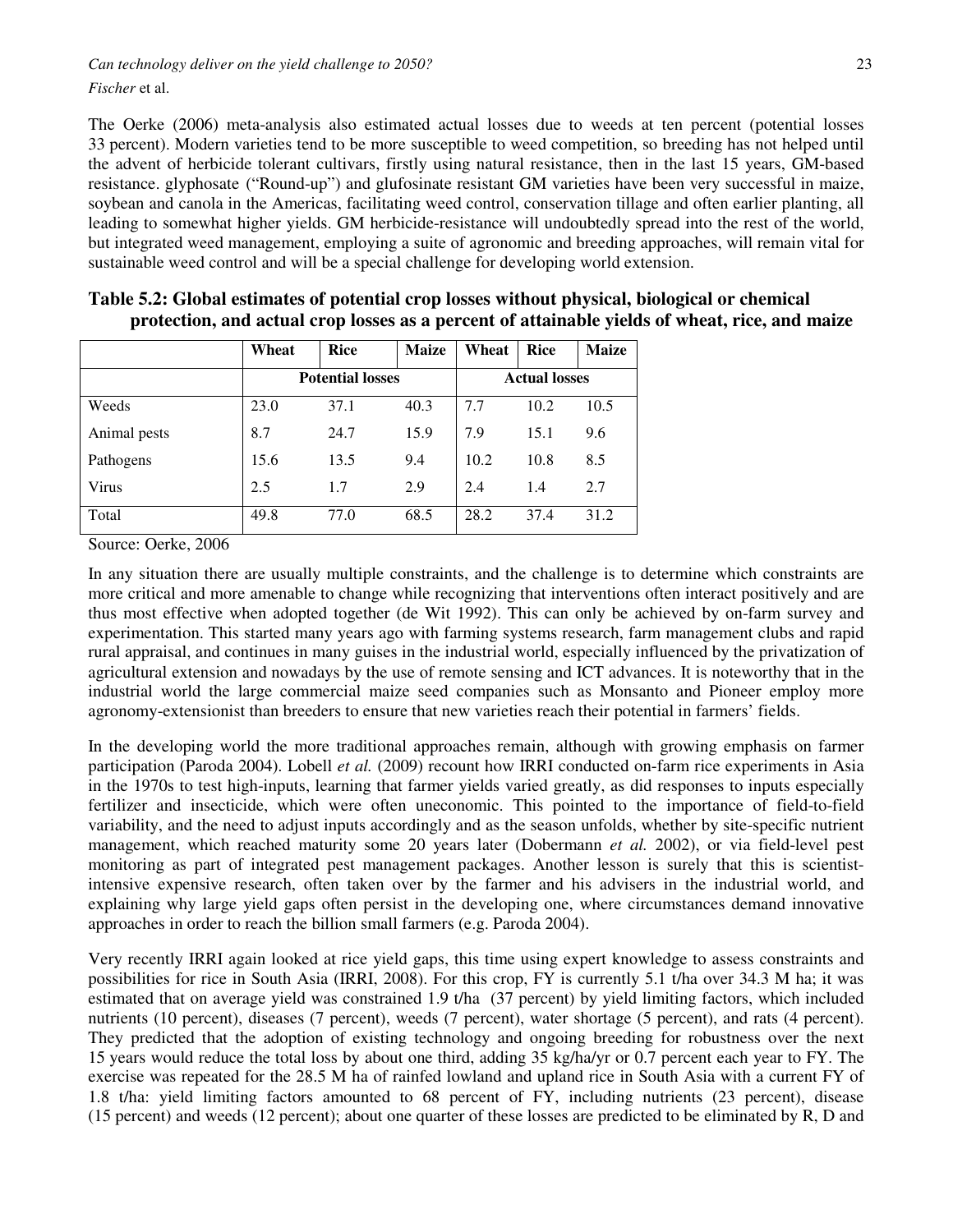E (research for development, including extension) over the next 15 years, adding 19 kg/ha/yr, or 1.0 percent, to FY.

With wheat in the Yaqui Valley we have a recent concerted effort to understand the yield gap, PY-FY (currently 50 percent, Table 4.1), this time using the latest high-resolution satellite imagery to estimate field-level yields (Lobell *et al.* 2003) and supplement a long history of farm surveys. It was estimated from images over several years that wheat yields were constrained by late planting (Ortiz-Monasterio and Lobell, 2007), delays in the first post-plant irrigation (Lobell and Ortiz-Monasterio., 2008), and summer fallow weeds (Ortiz-Monasterio and Lobell, 2007). Improved institutions and farm management decisions could largely eliminate these constraints, which averaged over years totaled about 10-15 percent of FY, and would bridge about half of the gap to estimated AY in the Valley. It is interesting the N nutrition was no more than a very minor limitation, surveys and on-farm field work pointing to considerable scope with smarter N management for improved N fertilizer use efficiency, if not greater yield (Ortiz-Monasterio and Raun, 2008).

The persistence of large yield gaps in the developing world especially, draws attention to situations where these gaps have been closed. Rice in Egypt is an obvious example mentioned already. A second example of dramatic technology adoption, albeit with lesser immediate implications for FY than for sustainability of the whole cropping system, relates to the uptake of conservation tillage for wheat, maize and soybeans in southern South America (Argentina, Brazil and Paraguay) (rising from nothing in 1970 to 24 M ha in 2000). This was very much driven by farmer groups and the farmers themselves faced with the threat of serious soil degradation and the opportunity provided by knock-down herbicides and knowledge spill-over from the North (e.g. Ekboir 2002). This revolution has yet to reach other developing continents (but is beginning in north-west South Asia). A third success story amongst small poor farmers has recently appeared with winter maize in Northeastern India and Bangladesh.

We conclude by pointing out that despite individual success stories like rice in Egypt, yield gaps in general appear to be quite persistent and close only slowly; this happens even when gaps are well above that to be expected from economics and risk aversion and even when PY progress has slowed such that catch up through eliminating excessive lags in varietal adoption is not a big issue. The problem is that gap closing on the large scale needed requires massive investments in rural infrastructure and institutions as well as technology transfer, and these are not forthcoming, as maize in sub-Saharan Africa exemplifies. Elsewhere public sector agencies, in particular reaching the billion small farmers in Asia (Paroda 2004), aided by the private sector, in particular in Latin America, have made some inroads on the yield gap; they should continue to do so largely in proportion to the investments made, but there is also scope for innovation, for example based on modern ICT technologies (see Section 7). The employment of agronomists by private seed companies is a pattern that is bound to be followed in the developing world as its seed industry grows in strength and competitiveness. With gap closing, there are no spill-ins as there are in the case of PY advance through R and D, things need to be done locally, but it can be argued that the internet and mobile phones are relevant spill-in technologies that are playing a role which could greatly expand. Finally we point out that given the persistence of yield gaps it remains critically important to continue to lift FY through improved PY, the subject of our next section.

### **6. Increasing Yield Potential (PY)**

We have seen that PY has grown substantially in the past through breeding, backed by improved agronomy, and this has driven FY growth. Earlier discussion suggests that in the future, growth in PY is probably going to depend more on breeding than on new developments in crop agronomy. New management by breeding synergies will certainly be discovered but are hard to anticipate. There is a sense that genetic variation for yield must, at some time, become exhausted, and that the relatively easy improvements, such as increases in HI and adaptation of phenology, have already been made. Increasingly progress will probably depend on molecular and physiological knowledge of plant growth processes to better target breeding efforts for PY, although we should not forget that empirical breeding continues to make some yield progress. In this section we consider the prospects and avenues of increased PY under conditions of adequate water and under water-constrained  $(PY_w)$ conditions. Brief mention is also made of  $PY_N$ , or  $PY$  under nitrogen (N) limitations.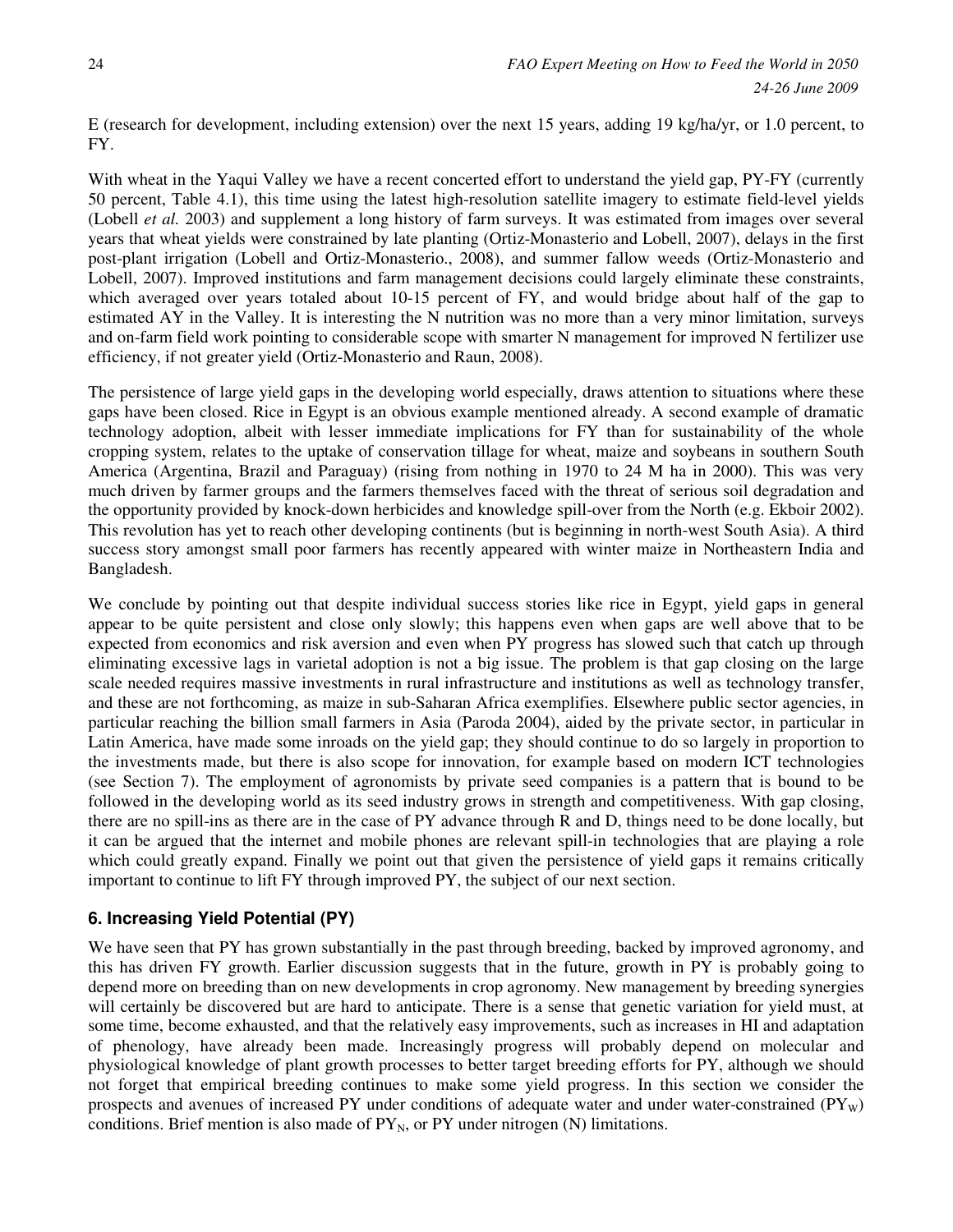*Fischer* et al.

# **6.1 Components of PY**

Crop physiologists have developed useful analytical frameworks for exploring potential grain yield and its components under radiation or water limited conditions (Monteith, 1977; Passioura, 1977).

| <b>PY</b>  | $\mathbf{r} = \mathbf{r}$            | Total above ground dry weight (TDW) x HI | (1) |
|------------|--------------------------------------|------------------------------------------|-----|
| <b>PY</b>  | $\mathbf{r} = \mathbf{r} \mathbf{r}$ | $\int$ PAR <sub>i</sub> x RUE x HI       | (2) |
| $PY_{W}$ = |                                      | Transpiration $(T)$ x TE x HI            | (3) |

where  $\int$  PAR<sub>i</sub> is the integral of photosynthetically-active radiation (PAR, MJ)<sup>9</sup> intercepted by green tissue over the life of the crop; RUE, or radiation use efficiency, is the efficiency with which  $PAR_i$  is converted into aboveground biomass  $(g/MJ)$ . For PYw, T is the amount of water taken up and transpired by the plant (mm); and TE is transpiration efficiency for creating dry weight (mg/g or kg/ha/mm). A parallel to equation (3) for  $PY_N$ , N-limited potential yield, can be written as N absorbed and NUE. There are many variations of these identities (Mitchell *et al.*, 1998), but they all point towards efficiency with which a limiting input (radiation; water, N) is captured, then used to create dry weight and how efficiently that biomass is converted to grain (HI). The concept of PY/day is also important, since in tropical rice for example, PY has remained static while varieties have become earlier resulting in a gain in PY/day (Peng *et al.*, 1999).

Progress in PY through agronomy has largely come through better crop nutrition, especially N nutrition, giving greater leaf area of longer duration, hence increased PAR<sub>i</sub> and modest increases in RUE (Muchow and Sinclair, 1994; Bange *et al.*, 1997). Altered planting date or planting configuration also give small gains in PY and PY<sub>W</sub> through better crop timing with respect to expected weather patterns. Progress in breeding for increased PY over the past 50 years has been very significant, and is generally attributed to increases in HI, often via shorter stature in wheat, rice and tropical maize (e.g., Johnson *et al.*, 1986). An exception is temperate maize adapted to the US, where HI has remained relatively stable under favorable conditions and PY has increased because TDW has increased (Duvick, 2005). Typical values of HI are 0.5 – 0.55 under good conditions for modern winter wheat, rice and temperate maize varieties, but only  $0.4 - 0.45$  for spring wheat and modern tropical maize varieties (Johnston et al., 1986; Duvick *et al.*, 2004). There appears little scope for further increase in HI beyond 0.5 since the crop needs a stable structure to distribute its leaf area, to support its seeds, and to prevent lodging. There seems to be scope, however, for a 20 percent increase in HI in spring wheat and tropical maize.

The increase in TDW in temperate maize appears to be related to a number of small changes: more erect leaves (which should give higher RUE), more grains/ $m<sup>2</sup>$  at high planting density meaning greater sink strength and RUE during grain filling, greater "stay green" meaning more PAR<sub>i</sub> in late grain filling, and a general improvement in tolerance to minor stresses such as cool nights, sudden changes in radiation, high plant density, and oxidative chemicals (Tollenaar and Wu, 1999; Duvick and Cassman, 1999)<sup>10</sup>. More recently, early cold tolerance permitting earlier planting has been highlighted (Kucharik, 2008), and Hammer et al (2009) have made the very novel proposition supported largely by modelling that modern hybrids are apparently generating more biomass by capturing and transpiring around 270 mm of additional water from deeper in the soil than their counterparts of 70 years ago. In the case of wheat and rice, however, TDW has increased relatively little through breeding, although there are some reports of increased RUE (see later).

A key aspect of gains in PY in the past has been increased numbers of grains/ $m<sup>2</sup>$  of land area rather than changes in weight of individual grains (e.g. Bolaños and Edmeades, 1996; Fischer, 2007). Seed number/m<sup>2</sup> is related to

<sup>&</sup>lt;sup>9</sup> Crop physiologists work with either total solar radiation or PAR, the latter being close to 0.5 times the former wherever sunshine is involved (Mitchell et al, 1998). We use PAR throughout.

<sup>10</sup> Duvick and Cassman (1999) argue that even under irrigation and excellent management, apparently minor but common stresses such as cool nights, sudden changes in radiation as clouds move over the sun, and high temperature on occasions are important. They concluded that yield gains with selection have come about because of better tolerance to these "minor stresses," rather than increase in yield potential *per se*. At modern planting densities (around 100,000/ha) plants are also under substantial stress from crowding.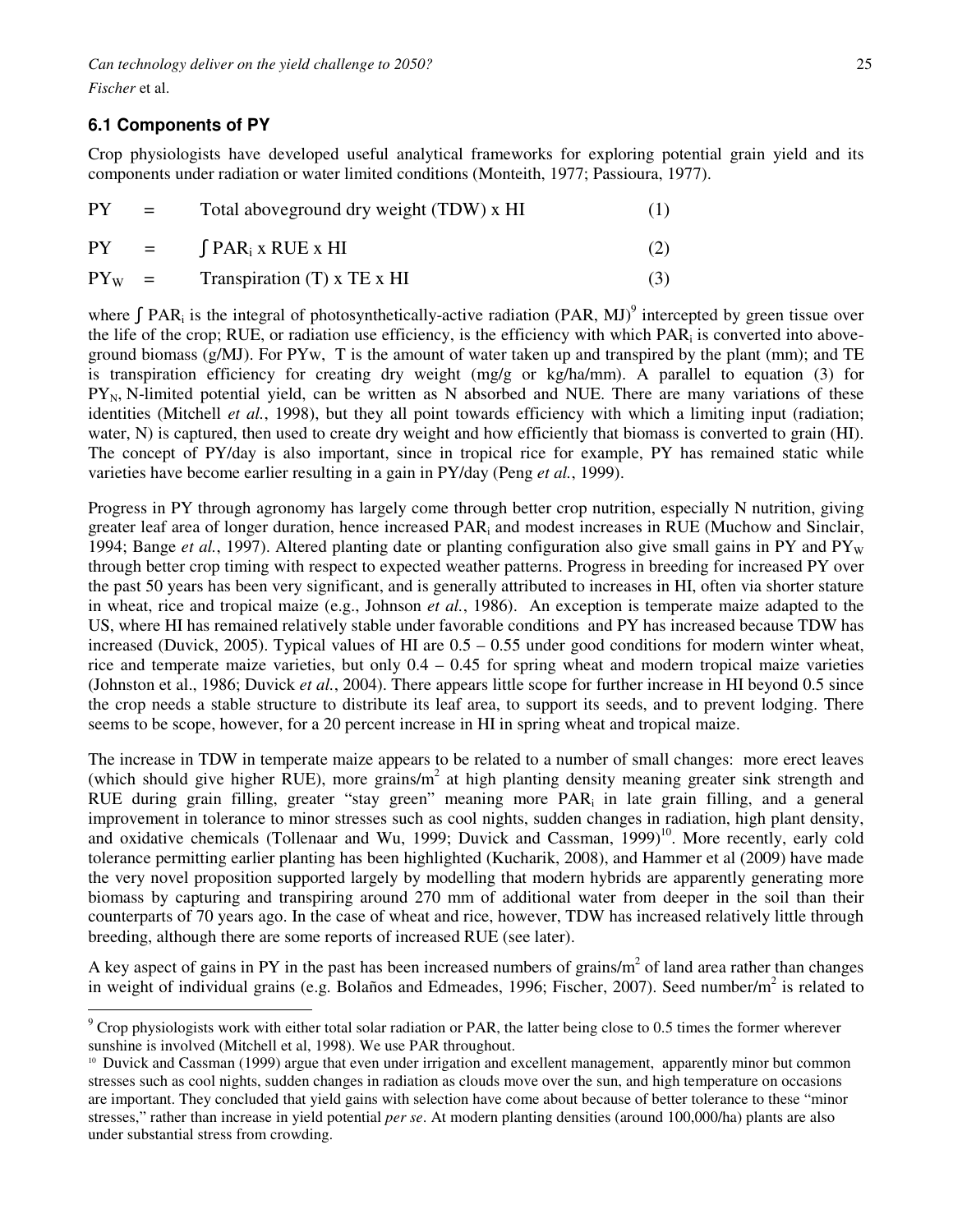crop growth rate from 20-30 d before flowering to 10 d after flowering in all three cereals (see later), and to the ability of the variety to partition assimilate to the developing ear (Andrade et al., 2000; Shearman *et al.*, 2006). Rice and wheat varieties with highest PY appear also to accumulate and later translocate larger amounts of temporarily-stored pre-anthesis carbohydrate to the grain (Shearman *et al.*, 2005; Katsura *et al.*, 2007). Grains that are set at flowering must be filled adequately from current assimilate plus stored carbohydrate, and adequate water and N nutrition are essential (Wolfe *et al.*, 1988).

In summary, the likeliest routes to further increases in PY are through increases in RUE, or in PAR<sub>i</sub> by extending the active life of leaves, but when it comes to PYw, preventing the common decline in HI when crops are under stress, is also an important possibility. But it is the challenge of RUE and its constituent components that attracts many plant scientists. To quote Duvick (2005), " Finally… maize breeders can always hope for the Holy Grail of plant physiologists, major [increases in RUE], effected without disrupting the rest of the infinitely complicated network of interacting genetic systems…".

### **6.2 Increasing RUE**

RUE is the ratio of gross photosynthesis minus (crop respiration + root dry matter) to radiation intercepted over time periods of a few days to the crop's complete lifetime. RUE was initially found to be a relatively stable number and a useful integrator across leaf positions and radiation levels (Mitchell *et al.*, 1998). Crops differ in their photosynthetic systems. Maize has a  $C_4$  photosynthetic system that allows its leaves to respond to higher levels of irradiance than the  $C_3$  system of wheat and rice, but performs poorly in cool conditions. The  $C_4$  system has a  $CO<sub>2</sub>$  concentrating mechanism in bundle sheath cells (so-called Kranz anatomy) that sharply reduces  $CO<sub>2</sub>$ losses from the photorespiration observed in  $C_3$  crops. As irradiance of the leaf increases, photosynthetic rate of  $C_3$  species reaches a maximum ( $P_{\text{max}}$ ) at a lower irradiance and at a lower value of photosynthesis than  $C_4$ species, and therefore has a lower RUE (Fig 6.1), TE and NUE than a  $C_4$  species.  $C_3$  species however are generally better adapted to cooler conditions.

The main source of variation in RUE is species themselves, and  $P_{\text{max}}$  and RUE are positively associated. Although RUE increases relatively less for a given relative increase in Pmax, the exact relationship depends on how light is distributed down into the canopy. Mitchell *et al.* (1998) found that the average RUE values during vegetative growth under optimal conditions were wheat  $(2.7 \text{ g/MJ})$ , rice  $(2.2 \text{ g/MJ})$ , maize  $(3.3 \text{ g/MJ})$  and soybean (1.9 g/MJ), and varietal differences in RUE within crops are quite small. More recent evaluations of RUE in modern maize hybrids result in a value of 3.8 g/MJ, suggesting a possible increase in RUE with selection (Lindquist *et al.*, 2005). Selection specifically for higher leaf photosynthetic rate in several past studies, although sometimes successful, has failed to raise crop yield (Crosbie and Pearce, 1982; Austin, 1989; Evans 1993). Nevertheless, Long *et al.* (2006) suggest a theoretical maximum limit to RUE of 5.8 g/MJ ( $C_3$ ) crops) and  $6.9$  g/MJ ( $C_4$  crops).

### **Figure 6.1: Response of leaf net photosynthetic rate to radiation as a proportion of full sunlight for C3 and C4 species (after Loomis and Connor, 1992)**

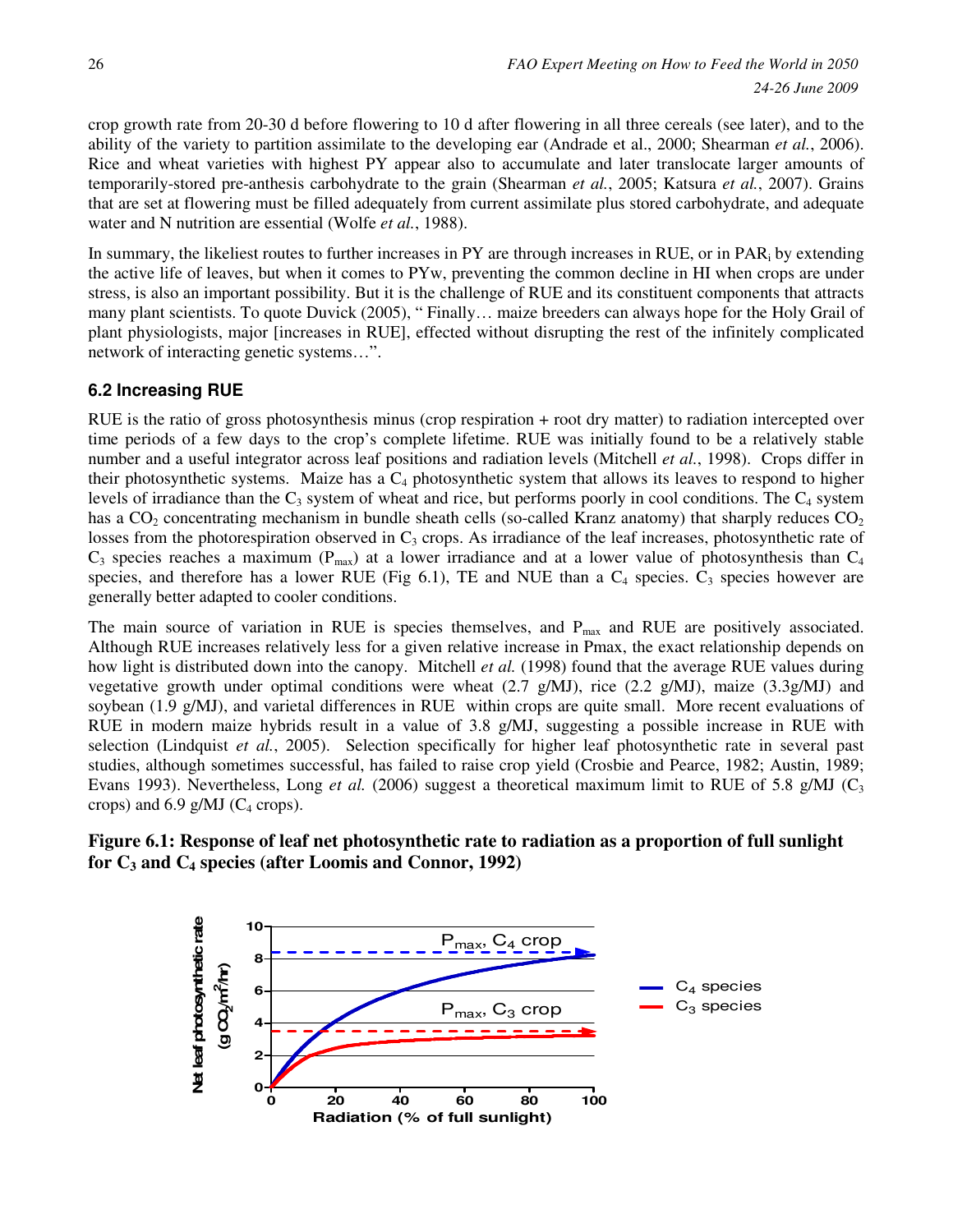*Fischer* et al.

Since leaves spend much of their lives in shade, the likely route to improving yield potential is to increase RUE under radiation levels of 10-50 percent full radiation (Figure 6.1). RUE values of 3.9 g/MJ for rice (Katsura et al 2007) and 7.6 g/MJ for maize (Tollenaar and Wu, 1999) grown under low radiation conditions support this contention. Most modern cereal varieties have erect leaves and a high ratio of leaf area/ground area. This results in lower irradiance at the leaf surface and hence a higher RUE, but there is little further scope for improving RUE via canopy structure in these crops since all the modern varieties have very erect leaves. Similarly Loomis and Amthor (1999) concluded that crop respiration is very efficient, with only modest prospects of improvement through targeted selection for low respiration rates.

Future increases in RUE through breeding are therefore likely to be through increases in Pmax; recent evidence suggests Pmax is higher in modern varieties of wheat (Fischer *et al.*, 1998) and rice (Horie *et al.*, 2003), while it has been shown in the United Kingdom that modern varieties of winter wheat have higher RUE; importantly this progress in photosynthesis was measured during the critical period determining seed number. What kind of additional progress could be made by focusing on Pmax itself? One opportunity for dramatic changes in Pmax lies in genetic engineering of the leaf photosynthetic system, especially the central photosynthetic enzyme, Rubisco, by increasing its efficiency to capture  $CO<sub>2</sub>$ , or increasing the supply of  $CO<sub>2</sub>$  or other limiting substrates to the enzyme. A very ambitious project underway at IRRI involves genetic engineering the  $C_4$  pathway into  $C_3$ crop rice to improve CO<sub>2</sub> supply to Rubisco. Long *et al.* (2006) predict RUE increases at annual rates of one to four percent over the next 10 to 20 years through mechanisms such as these. Other strategies include reducing photorespiration in  $C_3$  crops or reducing the thermal sensitivity of Rubisco activase by gene shuffling so that Rubisco remains active at higher temperatures (Salvucci, 2008). We consider these transgenic approaches to have a low chance of success in the medium term because of the complexity of the tasks involved. A less challenging approach could involve a search, for example, amongst primitive wheats and wild relatives for more efficient photosynthetic machinery, bearing in mind that such wheats have already exhibited higher Pmax levels than modern varieties (Evans 1993).

### **6.3 Projections of PY**

 $\overline{a}$ 

6.3.1 Wheat: a well-researched estimate of wheat yield potential for the United Kingdom (Sylvester-Bradley *et al.*, 2005; R. Sylvester-Bradley personal comm.) based on reasonable assumptions, including an RUE of 2.8 g/MJ and a HI of 0.6, while deploying stem dry matter as efficiently as possible to minimize lodging risk, resulted in 19 t grain/ha under well watered conditions; this could result in a 50 percent increase in average farm yields to around 13 t/ha by 2050.

6.3.2 Rice: Mitchell *et al.* (1998) predicted that conventional selection could result in a tropical and subtropical rice PY of 11.3 t/ha for IR72 maturity. On the other hand, the application of IRRI's "New Plant Type" principles in the large Chinese "super rice" breeding program has already given a 10-20 percent jump in PY to 12 t/ha in hybrids grown in lowland eastern China (Peng *et al.*, 2008). Sheehy *et al.* (2007) predict yields 50 percent greater than the present 9 t/ha if  $C_4$  photosynthesis could be engineered into rice, and the relative advantage could rise as global temperatures increase.

6.3.3 Maize: It is difficult to find consistent PY projections for maize. Chile has the world's highest national maize yield (11.5 t/ha over 130,000 ha in 2005-07) and yields over 20 t/ha are have been observed under irrigation in Chile's central valley (G. Edmeades, unpublished data), but this may be a more favourable climate than the US Corn Belt. As one might expect, this is an issue of great interest in the Mid West of the United States of America. On the one hand Cassman *et al.* (2003) argue that the limit of PY has already been reached under irrigation in Nebraska, as reflected in a stable average yield of contest winners of 18.8 t/ha. Higher yields have been observed in contests since 1975 (21-23 t/ha<sup>11</sup>) but the Nebraska number is an average for the period 1983 to 2002. At the other extreme Monsanto, a leading seed company, has set a goal of doubling farm maize

<sup>&</sup>lt;sup>11</sup> The highest yield reported in the United States of America NCGA Yield Contests in 2007 was 23.9 t/ha (www.ncga.com/files/pdf/2008CYCNationalWinners.pdf). Contest yields (rainfed) in Iowa and Nebraska also show steady yield progress at yield levels about double the state averages.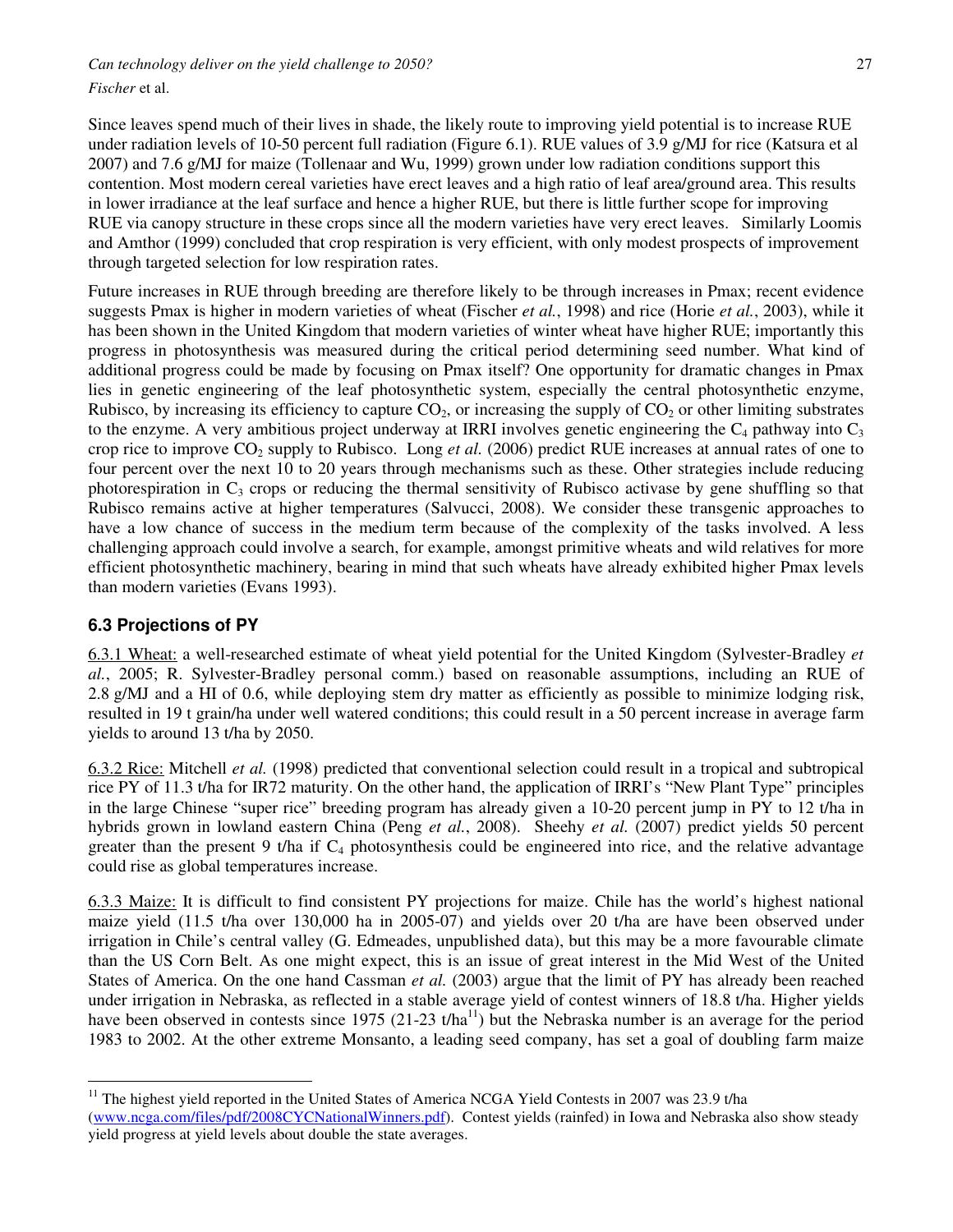yields in the United States of America by 2030 using 2000 yields (8.5 t/ha) as the base, resulting in a FY target of 17 t/ha (www.monsanto.mediaroom.com; Edgerton, 2009); this they will achieve in equal measure through conventional breeding, molecular-aided marker selection and genetic engineering for yield. This is unprecedented breeding progress (2.3 percent exponential, or 3.3 percent linear at the outset, 1.7 percent by 2030), but the issue here is can this be sustained over time, and what would this imply for PY increase to 2030? The PY-FY yield gap in Iowa is currently unclear (Table 4.3), but let's assume a minimum gap of 25 percent: that implies PY will be at least 21 t/ha across the United States of America and somewhat higher in Iowa which currently has a yield 8 percent above the national average. A complication for these projections is the recent paper by Hammer *et al.* (2009) which implies yield and water use are more tightly coupled than previously believed and that there may not be enough water from rainfall to support much higher yields in Iowa, a region usually considered to be relatively free of water stress and operating under PY not PYw.

# **6.4 Water-limited potential yield (PY<sub>W</sub>)**

Equation (3) underlies understanding of PYw progress, despite it limitations (Blum 2009). There has been breeding progress for  $PY_w$ , but generally at lower absolute and even relative rates than that for  $PY$ . Initially progress has derived from better fitting the crops' phenological development to the particular rainfed environments, usually meaning selection for earliness whether it is wheat in a Mediterranean environment or maize in a tropical one. This brings the growth of the crop into a moister period, when TE is higher<sup>12</sup> and reduces the risk of exhausting available moisture before grain filling (maintaining HI). Secondly PYw progress has derived from spill-over of progress in PY (e.g. higher intrinsic HI if maintained under stress improves yield in both equations (1) and (3) above; also higher RUE may also deliver higher TE). Recent analysis of old versus new maize hybrids shows progress in a dry year in Iowa matches that under wetter potential conditions (Duvick and Cassman, 1999), although they claim that this is spill-over of improved stress tolerance with higher PY not spill-over of yield potential *per se*. Such is the importance of two factors, that attempts to study other factors in PYw variation usually correct this for variation in flowering date and PY (Fischer and Maurer 1978; Bidinger *et al.* 1987), but the picture is not so clear cut in rice, with marked specific adaptation to flooded and to rainfed conditions limiting spill-over to favourable environments.

These other factors in performance under rainfed conditions are potentially numerous, including early vigour to cover the soil and enhance T at the expense of soil evaporation (a special advantage of proper soil nutrition under rainfed conditions), osmotic adjustment, leaves with waxiness and with low epidermal water conductance, and deeper roots (Blum, 2009). For example for maize in Iowa, it has been suggested that selection has increased tolerance to stress at flowering (Campos *et al.*, 2004), and significantly increased deep soil water uptake in this crop (Hammer *et al.*, 2009). Also modest gains in  $PY_W$  of wheat has been made by selecting for TE directly (Richards, 2004). But many of the putative drought tolerance traits have not proven useful when used as selection criteria, or carry a significant yield penalty under well-watered conditions.

One area of opportunity derives from the fact that cereals, and especially rice and maize, are sensitive to drought at flowering, when a sharp reduction in the numbers of kernels set can occur (Fischer, 1973; 1985; Bruce *et al.*, 2001), inevitably reducing HI. Maize ovaries starved for carbohydrate grow slowly, and the ability of the ovary to be successfully fertilized can be severely reduced. Pollen is also directly affected by water stress at meiosis in rice and wheat, and carbohydrate starvation doesn't explain all of the damage. Selection gains occur when stress is managed to coincide with these critical periods. Indirect selection for rapid ear growth rates in maize under managed drought stress has resulted in improved tolerance (Edmeades et al., 2000). Useful genetic variation (non-GM) in the sensitivity of grain set in wheat to water stress around meiosis has recently been demonstrated (R. Dolferus, personal comm.).

 $\overline{a}$  $2^2$  TE is inversely related to the prevailing vapor pressure deficit (vpd) of the air.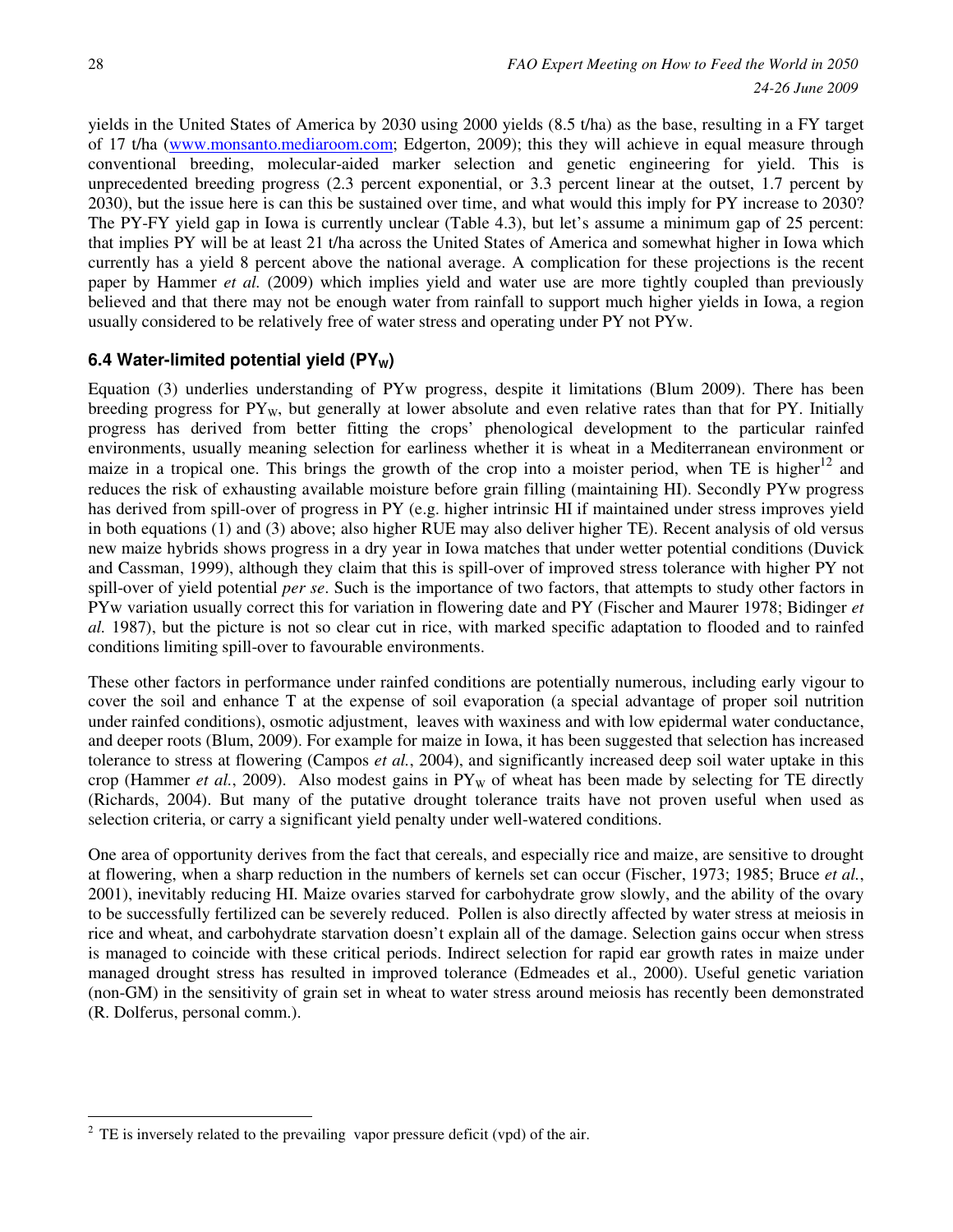### *6.4.1 Water-limited potential yield projections*

A variation of equation (3) used in Australia (French and Schultz, 1983) states that  $PY_w = k (ET - 110)$ , where ET is water used in mm and 110mm estimates soil evaporation while  $k = 20$  kg/ha/mm is essentially an average TE across the season multiplied by a good value for HI. This defines an upper limit to PYw of wheat for a given level of ET; for example if average ET for wheat in S. Australia is 300mm, then PYw is 3800 kg or 3.8t/ha (c.f., current national average is about 2 t/ha). This approach is an oversimplification but nonetheless has proved a very useful practical guide to PYw in Australia (Fischer 2009). Yield increase through breeding or agronomy can only come from increases in T (for example by storing more water, developing a more efficient root system or reducing losses through evaporation from soil or by weeds), or from increases in TE or HI. These generally appear to be modest in extent, but added up may lift PYw by 25 percent (Passioura 2002).

Revisiting equation (3), the largest differences in TE are seen between  $C_4$  and  $C_3$  crops, averaging 159 and 83 g biomass/kg water transpired, respectively (Loomis and Connor, 1992). In a warmer and water-limited world this provides another strategic reason for developing  $C_4$  versions of rice, wheat and other crops, though  $C_4$  crops are not necessarily more drought tolerant than  $C_3$  crops (Ghannoum, 2009). There is probably continued scope for  $PY_W$  increase through increasing HI particularly via lessening water shortage-induced reductions in grain number. There is no sign of slowing in recent  $PY_w$  progress of around 100 kg/ha (or 5-8 percent) annually that has been achieved under managed drought stress in the field in tropical maize over a 10 year period, mainly through increases in HI, and this selection methodology is currently delivering useful gains in farmers' fields in Africa (Bänziger *et al.*, 2006). Progress for drought tolerance in rice is also encouraging, with a single largeeffect chromosomal region (QTL) adding 47 percent to yield under severe drought (Bernier et al., 2007), and pedigree selection under managed stress showing gains of 4-10 percent per year (Venuprasad *et al.*, 2008). Finally, genetic engineering possibilities abound in the literature and will be discussed later.

### **6.5 Exploiting heterosis**

Heterosis, present in hybrids and obtained by crossing two genetically dissimilar parents, is considered to be a form of stress tolerance, and is often greater for  $PY_W$  than for PY. In general hybrids offer around 15 percent yield advantage over open-pollinated parents in maize, and about 10 percent over inbred parents in wheat and rice (e.g. Bueno and Lafarge, 2009). Hybrids have been widely used in maize for 80 years, and are deployed on about 70 percent of the cultivated area globally. In rice and wheat, both normally self-pollinated crops, the limitation is the poor yield of the female parent line when it is forced to outcross, resulting in expensive seed production. Adoption of hybrids in rice is still quite low except in China where indica hybrids account for 60 percent of the planted area, while in wheat technical issues in seed production have prevented any large scale adoption. We predict that this seed yield constraint will be resolved in the next 10-20 years, probably using GM technology, thus permitting hybrids to take over most of the world's rice and wheat area, although we note CIMMYT's lack of optimism on wheat hybrids (Dixon *et al.*, 2008). Thus wheat, rice and maize yields could rise in a one-off yield increase by ten percent, eight percent and five percent, respectively, as the proportion of hybrids under cultivation approaches 100 percent. Because there is an advantage on-farm to growing fresh F1 hybrid seed every year, hybrids foster a viable commercial seed industry and a superior level of intellectual property protection, thereby creating a positive environment for private investment in crop improvement.

### **6.6 Genetic modification using transgenes**

Prospects for augmenting PY by increasing  $P_{max}$  and RUE through genetic modification (GM) are currently focused mainly on engineering  $C_4$  photosynthesis into rice and possibly wheat, or of modifying Rubisco and Rubisco activase enzymes or other enzymes close to Rubisco. These are formidable technical challenges. Other promising GM routes to higher PY are claimed, but few have been demonstrated in the field, and often the compensatory response among yield components is overlooked. Engineering better abiotic stress resistance (greater  $PY_w$ ) may be easier, though many putative drought tolerance genes reduce yield unacceptably in wellwatered conditions or simply fail to deliver in the field. In 2012 Monsanto aims to launch commercial maize hybrids carrying the cold shock protein gene *csp* from *Bacillus subtilis* which functions under drought stress as a protein that protects RNA from degradation and for which there is some credible published field plot data